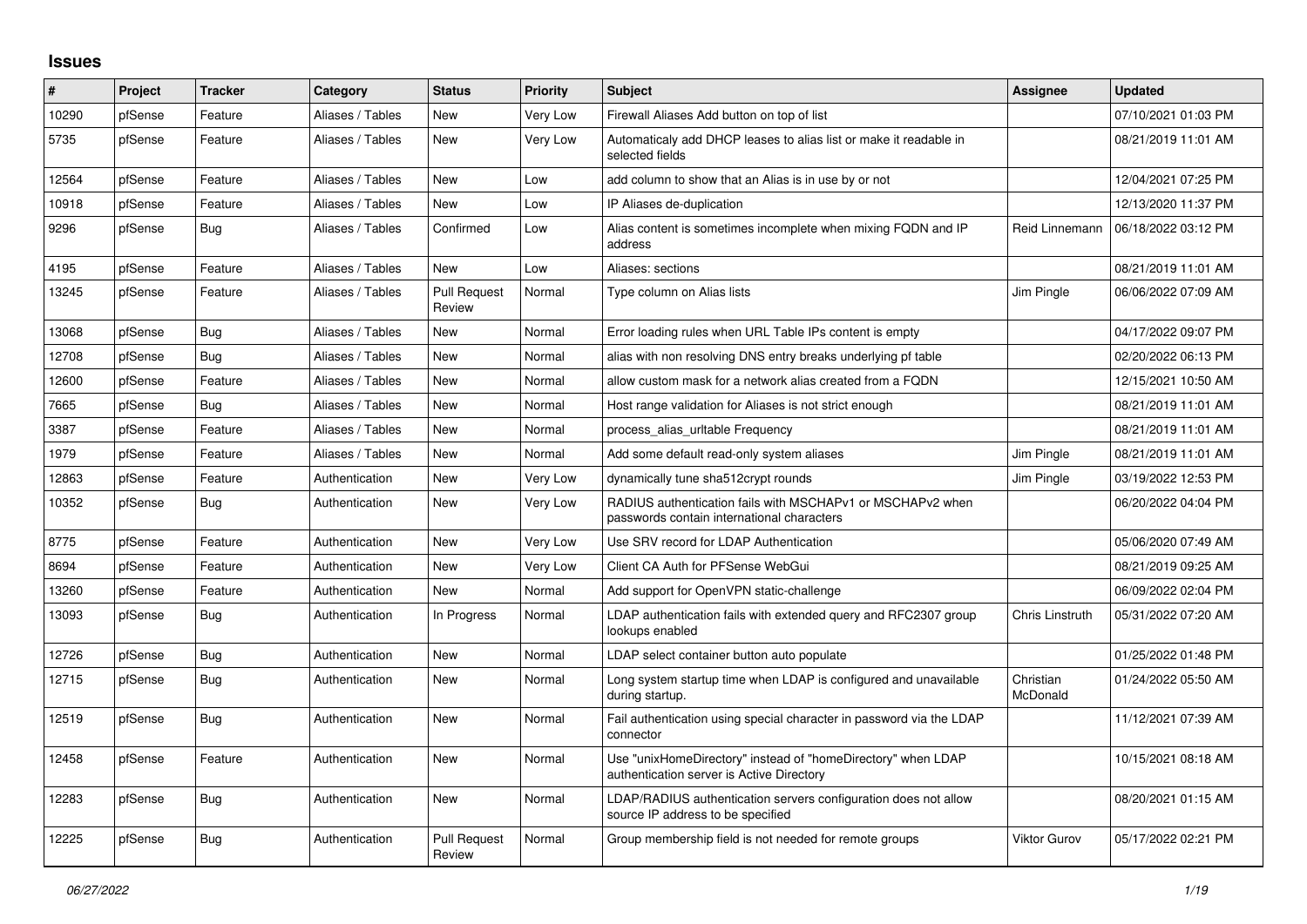| $\vert$ # | Project | <b>Tracker</b> | Category         | <b>Status</b> | <b>Priority</b> | Subject                                                                                     | <b>Assignee</b>   | <b>Updated</b>      |
|-----------|---------|----------------|------------------|---------------|-----------------|---------------------------------------------------------------------------------------------|-------------------|---------------------|
| 12095     | pfSense | Bug            | Authentication   | New           | Normal          | Memory leak in pcscd                                                                        |                   | 06/01/2022 01:01 PM |
| 12091     | pfSense | Feature        | Authentication   | New           | Normal          | RFE: Add support for sssd authentication                                                    |                   | 12/10/2021 04:55 PM |
| 10843     | pfSense | Feature        | Authentication   | New           | Normal          | Allow user manager settings to specify multiple authentication servers                      |                   | 01/13/2022 07:22 AM |
| 10765     | pfSense | <b>Bug</b>     | Authentication   | New           | Normal          | Ampersands in Idap_extended_query are escaped twice                                         |                   | 09/02/2020 07:55 AM |
| 9937      | pfSense | Feature        | Authentication   | New           | Normal          | OpenVPN Login User Privilege                                                                |                   | 11/29/2019 08:46 AM |
| 9288      | pfSense | Feature        | Authentication   | New           | Normal          | SSHGuard add pfSense signature in standard                                                  |                   | 08/14/2019 01:19 PM |
| 9222      | pfSense | Feature        | Authentication   | New           | Normal          | Add sshguard log when release an IP                                                         |                   | 08/14/2019 01:00 PM |
| 9165      | pfSense | Feature        | Authentication   | New           | Normal          | only IPs can be added to sshguard whitelist                                                 |                   | 04/21/2022 12:39 PM |
| 8087      | pfSense | Bug            | Authentication   | New           | Normal          | Provide Calling-Station-ID to RADIUS backed VPN connections                                 |                   | 06/06/2020 05:36 AM |
| 6742      | pfSense | Feature        | Authentication   | New           | Normal          | OAuth2 authentication for OpenVPN (and for FreeRadius)                                      | Jim Thompson      | 10/19/2020 09:19 AM |
| 5825      | pfSense | Feature        | Authentication   | New           | Normal          | Allow EAP-RADIUS for authentication servers                                                 |                   | 08/21/2019 10:32 AM |
| 5652      | pfSense | <b>Bug</b>     | Authentication   | New           | Normal          | Radius IETF Class Group Assignment - Incorrect Standard                                     |                   | 08/13/2019 01:39 PM |
| 4242      | pfSense | Feature        | Authentication   | New           | Normal          | Two Factor or OTP Authentication for Admin Interface                                        |                   | 01/04/2022 12:07 PM |
| 4098      | pfSense | Feature        | Authentication   | New           | Normal          | Add option to force a password change on login                                              |                   | 08/21/2019 10:31 AM |
| 1738      | pfSense | Bug            | Backup / Restore | New           | Very Low        | Restore fails when username in backup is not matching                                       |                   | 12/11/2021 07:51 PM |
| 13289     | pfSense | Bug            | Backup / Restore | New           | Low             | Attempting to restore a 0 byte "config.xml" prints an error that the file<br>cannot be read |                   | 06/20/2022 10:46 AM |
| 7688      | pfSense | Feature        | Backup / Restore | <b>New</b>    | Low             | AutoConfigBackup - Info Icon - username only                                                |                   | 10/22/2017 10:46 AM |
| 6608      | pfSense | Feature        | Backup / Restore | New           | Low             | backup and restore dhcp                                                                     |                   | 07/13/2016 04:09 PM |
| 12774     | pfSense | Bug            | Backup / Restore | New           | Normal          | Picture widget image is not saved in backup                                                 |                   | 04/04/2022 04:48 AM |
| 12553     | pfSense | Feature        | Backup / Restore | New           | Normal          | Auto Config Backup: Allow selecting multiple backups for deletion                           |                   | 02/22/2022 04:27 AM |
| 12249     | pfSense | <b>Bug</b>     | Backup / Restore | New           | Normal          | HAProxy causing failed ACB backups                                                          |                   | 11/15/2021 11:58 PM |
| 11110     | pfSense | <b>Bug</b>     | Backup / Restore | <b>New</b>    | Normal          | Backup file should be checked before restoring a specific area                              |                   | 12/05/2020 02:50 PM |
| 9775      | pfSense | Feature        | Backup / Restore | New           | Normal          | AutoConfigBackup - Rolling per day/hour cap on changes, retention<br>policy                 |                   | 09/20/2019 09:19 AM |
| 8076      | pfSense | Bug            | Backup / Restore | New           | Normal          | User can easily apply an unusable interface configuration after restore                     |                   | 08/14/2019 10:52 AM |
| 7757      | pfSense | Bug            | Backup / Restore | New           | Normal          | Auto Config Backup fails to upload unless Default Gateway is up                             |                   | 08/16/2019 12:47 PM |
| 4681      | pfSense | Feature        | Backup / Restore | <b>New</b>    | Normal          | AutoConfigBackup make a way to easily download a saved backup                               |                   | 08/16/2019 12:46 PM |
| 3697      | pfSense | Feature        | Backup / Restore | New           | Normal          | New backup/restore area: Certificates                                                       |                   | 03/11/2017 11:30 AM |
| 3696      | pfSense | Feature        | Backup / Restore | New           | Normal          | Multiple items backup/restore                                                               |                   | 06/06/2014 02:33 PM |
| 1367      | pfSense | Feature        | Backup / Restore | New           | Normal          | Input validation on partial config restores                                                 |                   | 03/21/2011 01:16 AM |
| 286       | pfSense | Feature        | Backup / Restore | New           | Normal          | Backup/restore users individually                                                           |                   | 01/09/2021 03:48 PM |
| 12782     | pfSense | Todo           | Build / Release  | New           | Normal          | Disable compatibility flag                                                                  | <b>Brad Davis</b> | 05/17/2022 02:33 PM |
| 4472      | pfSense | Feature        | Build / Release  | New           | Normal          | Cryptographically sign every (sub-)release                                                  |                   | 08/13/2019 12:53 PM |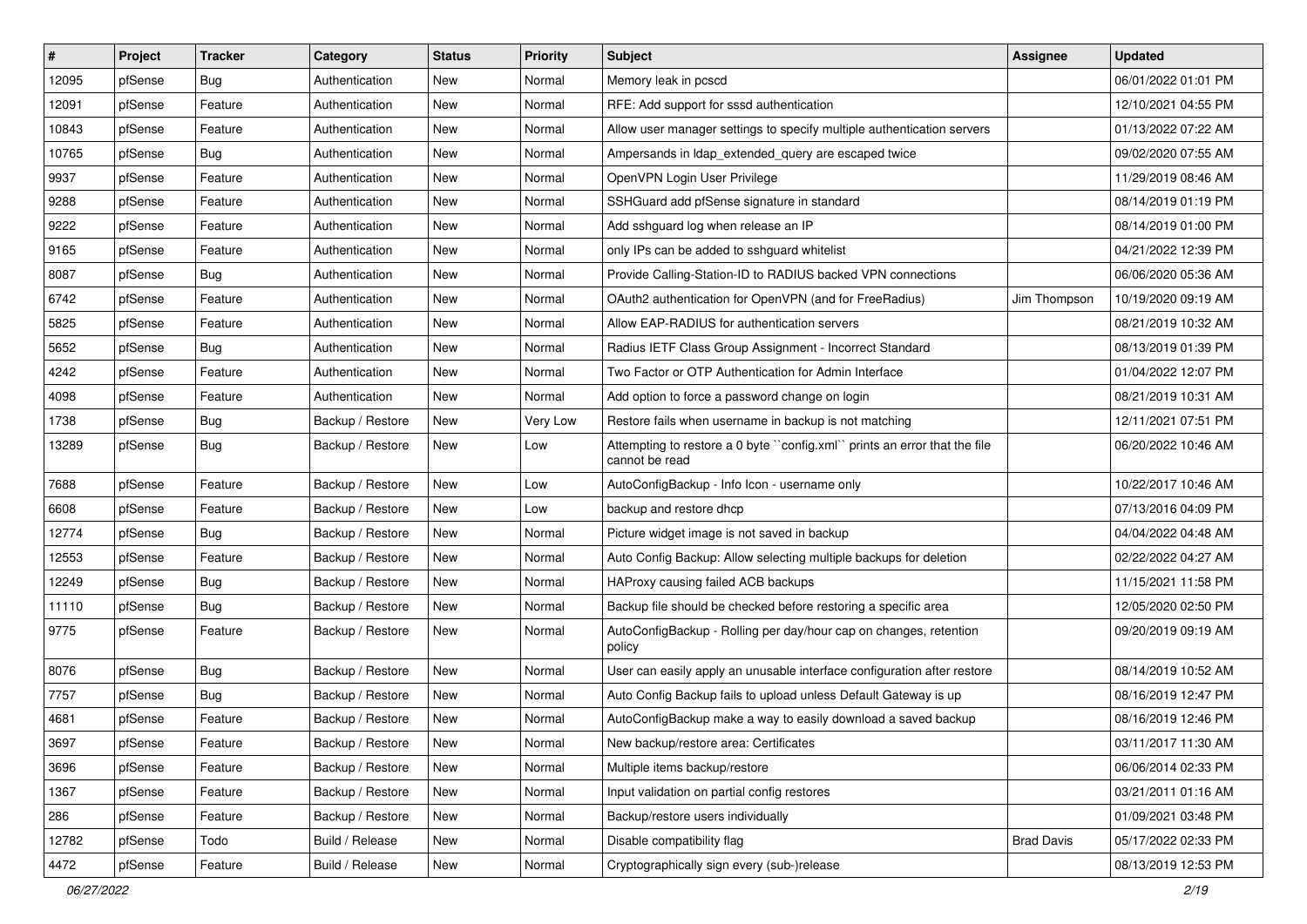| #     | Project | <b>Tracker</b> | Category              | <b>Status</b>                 | <b>Priority</b> | Subject                                                                                                                 | <b>Assignee</b> | <b>Updated</b>      |
|-------|---------|----------------|-----------------------|-------------------------------|-----------------|-------------------------------------------------------------------------------------------------------------------------|-----------------|---------------------|
| 13272 | pfSense | Bug            | <b>Captive Portal</b> | <b>Pull Request</b><br>Review | Very Low        | Voucher CSV output has leading space before voucher code                                                                | Jim Pingle      | 06/13/2022 10:27 AM |
| 13220 | pfSense | Feature        | Captive Portal        | New                           | Very Low        | Voucher per-roll bandwidth restrictions and traffic quotas                                                              |                 | 05/26/2022 08:16 AM |
| 13219 | pfSense | Feature        | <b>Captive Portal</b> | New                           | <b>Very Low</b> | Enable/Disable single voucher roll                                                                                      |                 | 05/26/2022 08:14 AM |
| 7553  | pfSense | Bug            | <b>Captive Portal</b> | Confirmed                     | Very Low        | Captive portal on a parent interface blocks traffic on VLAN interfaces<br>too                                           |                 | 08/19/2018 03:15 PM |
| 9970  | pfSense | Feature        | <b>Captive Portal</b> | <b>New</b>                    | Low             | Captive Portal and SAML2 Integration                                                                                    | Mauro Braggio   | 10/12/2020 07:39 AM |
| 5658  | pfSense | Bug            | <b>Captive Portal</b> | Confirmed                     | Low             | Files with the same name cannot be uploaded to multiple captive portal<br>zones                                         |                 | 12/18/2015 07:19 PM |
| 4724  | pfSense | Feature        | <b>Captive Portal</b> | <b>New</b>                    | Low             | Captive Portal Status Add Client Hostname                                                                               |                 | 05/22/2015 08:38 AM |
| 2545  | pfSense | Feature        | <b>Captive Portal</b> | New                           | Low             | CaptivePortal: Custom "Re-authenticate every x minutes"                                                                 |                 | 07/08/2012 05:21 PM |
| 13290 | pfSense | Regression     | <b>Captive Portal</b> | Feedback                      | Normal          | My PfSense version 2.7 is returning the error "dummynet bad switch 21"<br>every time I activate my Captive Portals (7). |                 | 06/20/2022 06:01 PM |
| 13226 | pfSense | Bug            | <b>Captive Portal</b> | Confirmed                     | Normal          | Captive Portal doesn't disconnect established OpenVPN link                                                              | Reid Linnemann  | 05/30/2022 10:38 AM |
| 13215 | pfSense | Bug            | <b>Captive Portal</b> | Assigned                      | Normal          | Allowed MAC/IP/Hostname traffic counts for authorized users                                                             | Reid Linnemann  | 05/31/2022 05:31 PM |
| 12730 | pfSense | Bug            | <b>Captive Portal</b> | New                           | Normal          | RADIUS accounting does not work if WAN is down                                                                          |                 | 01/26/2022 05:13 AM |
| 12648 | pfSense | Bug            | <b>Captive Portal</b> | <b>New</b>                    | Normal          | Undocumented variables 'listenporthttp' and 'listenporthttps'                                                           |                 | 12/28/2021 10:44 AM |
| 12467 | pfSense | <b>Bug</b>     | <b>Captive Portal</b> | <b>New</b>                    | Normal          | CP error on client disconnect after reboot                                                                              |                 | 10/17/2021 05:35 AM |
| 12357 | pfSense | Bug            | <b>Captive Portal</b> | New                           | Normal          | Captive Portal popup Logout button loads full login page in popup when<br>clicked                                       |                 | 10/27/2021 12:10 PM |
| 11379 | pfSense | Feature        | <b>Captive Portal</b> | <b>New</b>                    | Normal          | <b>Template Roll Printer</b>                                                                                            |                 | 02/07/2021 05:26 AM |
| 11189 | pfSense | Feature        | <b>Captive Portal</b> | New                           | Normal          | Captive Portal - Tarpit option                                                                                          |                 | 12/23/2020 06:44 PM |
| 9627  | pfSense | Feature        | <b>Captive Portal</b> | <b>New</b>                    | Normal          | Captive Portal only shows authenticated users                                                                           |                 | 08/14/2019 02:48 PM |
| 7971  | pfSense | Feature        | <b>Captive Portal</b> | New                           | Normal          | Allow import, export and synchronization of MACs under Captive Portal<br>service                                        |                 | 10/19/2017 04:56 AM |
| 6956  | pfSense | Feature        | <b>Captive Portal</b> | <b>New</b>                    | Normal          | Allow more control over concurrent logins                                                                               |                 | 11/23/2016 12:01 PM |
| 3377  | pfSense | Feature        | Captive Portal        | <b>New</b>                    | Normal          | OAuth2 authentication in captive portal                                                                                 | Jim Thompson    | 10/19/2020 09:13 AM |
| 3053  | pfSense | Feature        | <b>Captive Portal</b> | New                           | Normal          | Automatically add DHCP static addresses to CP passthru-mac                                                              |                 | 06/21/2013 11:54 AM |
| 2963  | pfSense | Feature        | <b>Captive Portal</b> | <b>New</b>                    | Normal          | Captive Portal MAC authentication request                                                                               |                 | 08/22/2017 09:09 PM |
| 2573  | pfSense | Feature        | <b>Captive Portal</b> | <b>New</b>                    | Normal          | Captive Portal support of RADIUS POD (Packet of Disconnect)                                                             |                 | 10/17/2016 03:14 AM |
| 2025  | pfSense | Feature        | <b>Captive Portal</b> | New                           | Normal          | Captive Portal: Easy accessible Logout page instead of Logout pop-up<br>window                                          |                 | 02/06/2016 04:59 AM |
| 1924  | pfSense | Feature        | <b>Captive Portal</b> | New                           | Normal          | Ability of CP's allowed IP addresses to use aliases                                                                     |                 | 07/26/2018 04:28 AM |
| 1831  | pfSense | Feature        | Captive Portal        | New                           | Normal          | Captive portal IPv6 support                                                                                             | Reid Linnemann  | 05/25/2022 07:57 AM |
| 1675  | pfSense | <b>Bug</b>     | Captive Portal        | New                           | Normal          | Captive portal logout problems with pop-up blockers.                                                                    | Jared Dillard   | 03/28/2016 01:37 PM |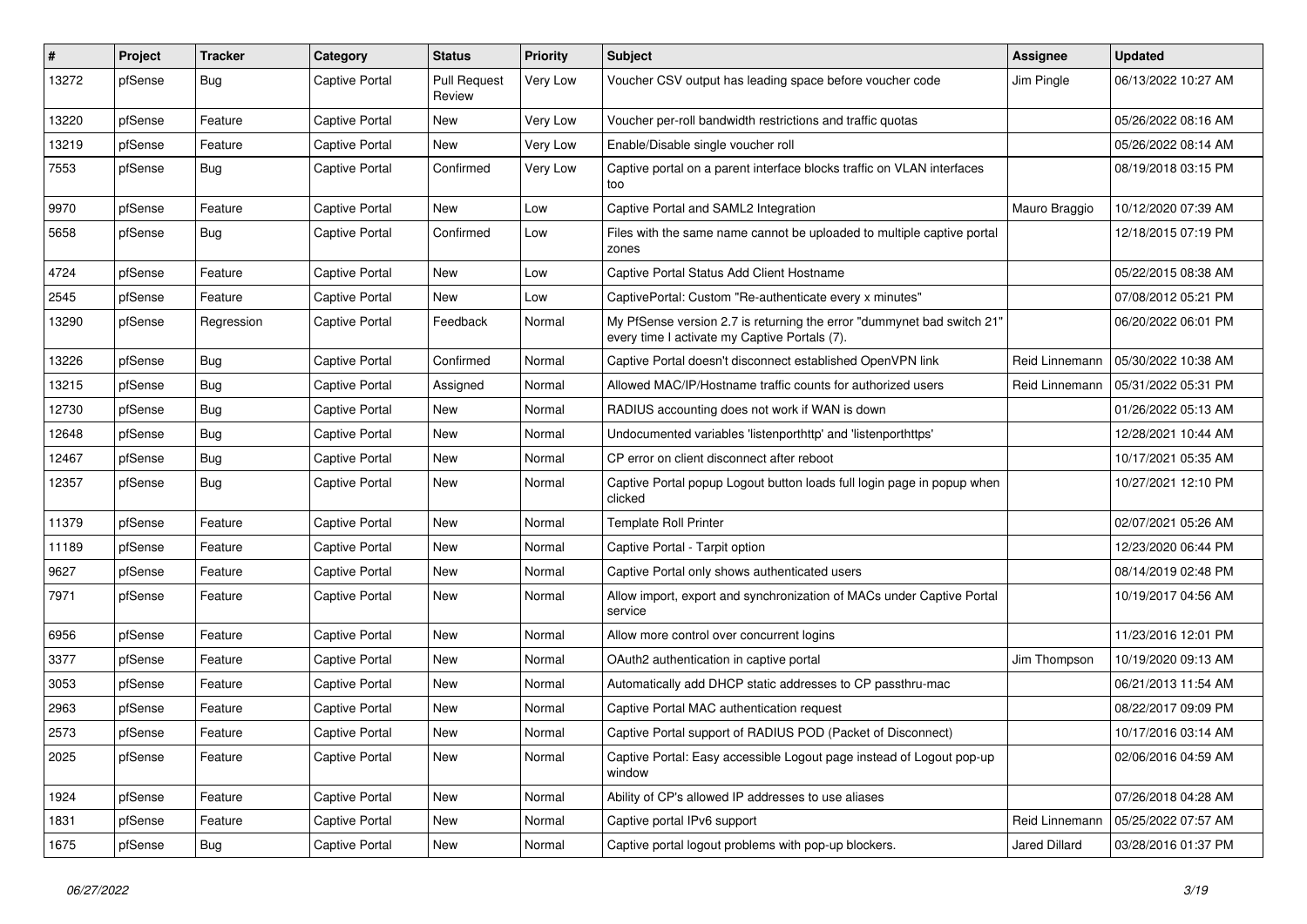| $\vert$ # | Project | <b>Tracker</b> | Category                        | <b>Status</b>                 | <b>Priority</b> | <b>Subject</b>                                                                                          | <b>Assignee</b> | <b>Updated</b>      |
|-----------|---------|----------------|---------------------------------|-------------------------------|-----------------|---------------------------------------------------------------------------------------------------------|-----------------|---------------------|
| 385       | pfSense | Feature        | <b>Captive Portal</b>           | <b>New</b>                    | Normal          | Reverse captive portal                                                                                  |                 | 08/13/2019 12:23 PM |
| 13110     | pfSense | <b>Bug</b>     | CARP                            | <b>New</b>                    | Very Low        | changing CARP VIP address does not update outbound NAT interface                                        |                 | 05/03/2022 02:52 PM |
| 7648      | pfSense | Bug            | CARP                            | New                           | Very Low        | SPAN ports on an interface renders CARP HA inoperative                                                  |                 | 06/14/2017 09:19 PM |
| 8567      | pfSense | Bug            | CARP                            | <b>New</b>                    | Normal          | Using IPv6 VIP alias for services may affect CARP IPv6 VIP work                                         |                 | 06/12/2018 01:26 PM |
| 8566      | pfSense | <b>Bug</b>     | CARP                            | New                           | Normal          | Wrong IPv6 source in NS request in case using of IPv6 alias                                             |                 | 06/12/2018 01:26 PM |
| 8100      | pfSense | <b>Bug</b>     | CARP                            | <b>New</b>                    | Normal          | pfsync Initially Deletes States on Primary for Connections Established<br>through Secondary             | Luiz Souza      | 02/08/2022 12:59 PM |
| 5849      | pfSense | Bug            | CARP                            | <b>New</b>                    | Normal          | Routing fail on CARP IPsec                                                                              |                 | 12/18/2021 04:41 PM |
| 2218      | pfSense | Feature        | CARP                            | <b>New</b>                    | Normal          | Ability to delay CARP master status at boot time                                                        |                 | 03/03/2021 11:57 AM |
| 2099      | pfSense | Todo           | CARP                            | <b>New</b>                    | Normal          | Remove "queue" from CARP traffic                                                                        |                 | 01/19/2012 10:59 AM |
| 4845      | pfSense | Bug            | CARP                            | Confirmed                     | High            | CARP preemption doesn't switch to backup where connectivity between<br>systems is lost but not NIC link |                 | 07/28/2015 07:55 AM |
| 10258     | pfSense | Feature        | Certificates                    | New                           | Very Low        | allow to sign CA                                                                                        |                 | 02/20/2020 04:20 AM |
| 9889      | pfSense | Bug            | Certificates                    | <b>New</b>                    | Very Low        | CRL check for Intermediate CA CRLs fails                                                                | Jim Pingle      | 11/08/2019 11:03 AM |
| 7289      | pfSense | Bug            | Certificates                    | New                           | Low             | Generating 4096bit Certificate                                                                          |                 | 08/14/2019 09:56 AM |
| 12737     | pfSense | <b>Bug</b>     | Certificates                    | <b>New</b>                    | Normal          | CApath is not defined by default in curl                                                                |                 | 05/17/2022 02:30 PM |
| 11203     | pfSense | Bug            | Certificates                    | <b>New</b>                    | Normal          | certificate manager very slow                                                                           |                 | 12/31/2020 11:57 AM |
| 2276      | pfSense | Feature        | Certificates                    | <b>New</b>                    | Normal          | Remote CRL fetch support                                                                                |                 | 02/06/2016 04:14 AM |
| 1268      | pfSense | Feature        | Certificates                    | New                           | Normal          | Allow mass renewing of certs                                                                            |                 | 11/01/2019 03:17 PM |
| 1257      | pfSense | Feature        | Certificates                    | <b>Pull Request</b><br>Review | Normal          | Handle encypted CA/Certificate private keys                                                             |                 | 10/12/2020 07:12 AM |
| 13288     | pfSense | <b>Bug</b>     | Configuration<br>Backend        | New                           | Normal          | Encode FreeRADIUS Custom Options                                                                        |                 | 06/20/2022 10:36 AM |
| 13287     | pfSense | Feature        | Configuration<br>Backend        | <b>New</b>                    | Normal          | Encode OpenVPN Custom Options                                                                           |                 | 06/20/2022 10:33 AM |
| 12483     | pfSense | <b>Bug</b>     | Configuration<br>Backend        | New                           | Normal          | GUI creates inconsistent config.xml                                                                     |                 | 10/23/2021 06:48 AM |
| 10833     | pfSense | <b>Bug</b>     | Configuration<br><b>Backend</b> | <b>New</b>                    | Normal          | unbound exits on configuration error when link status flaps on LAN<br>interface                         |                 | 08/13/2020 11:53 PM |
| 6398      | pfSense | <b>Bug</b>     | Configuration<br>Backend        | <b>New</b>                    | Normal          | If config cannot be loaded due to corruption or bug, it isn't handled<br>gracefully (just stops)        |                 | 08/13/2019 01:23 PM |
| 5902      | pfSense | Todo           | Configuration<br>Backend        | <b>New</b>                    | Normal          | Use a common place for default values                                                                   |                 | 08/13/2019 12:53 PM |
| 3895      | pfSense | Feature        | Configuration<br>Backend        | <b>New</b>                    | Normal          | Timeout for "Apply change"                                                                              |                 | 01/25/2021 08:07 AM |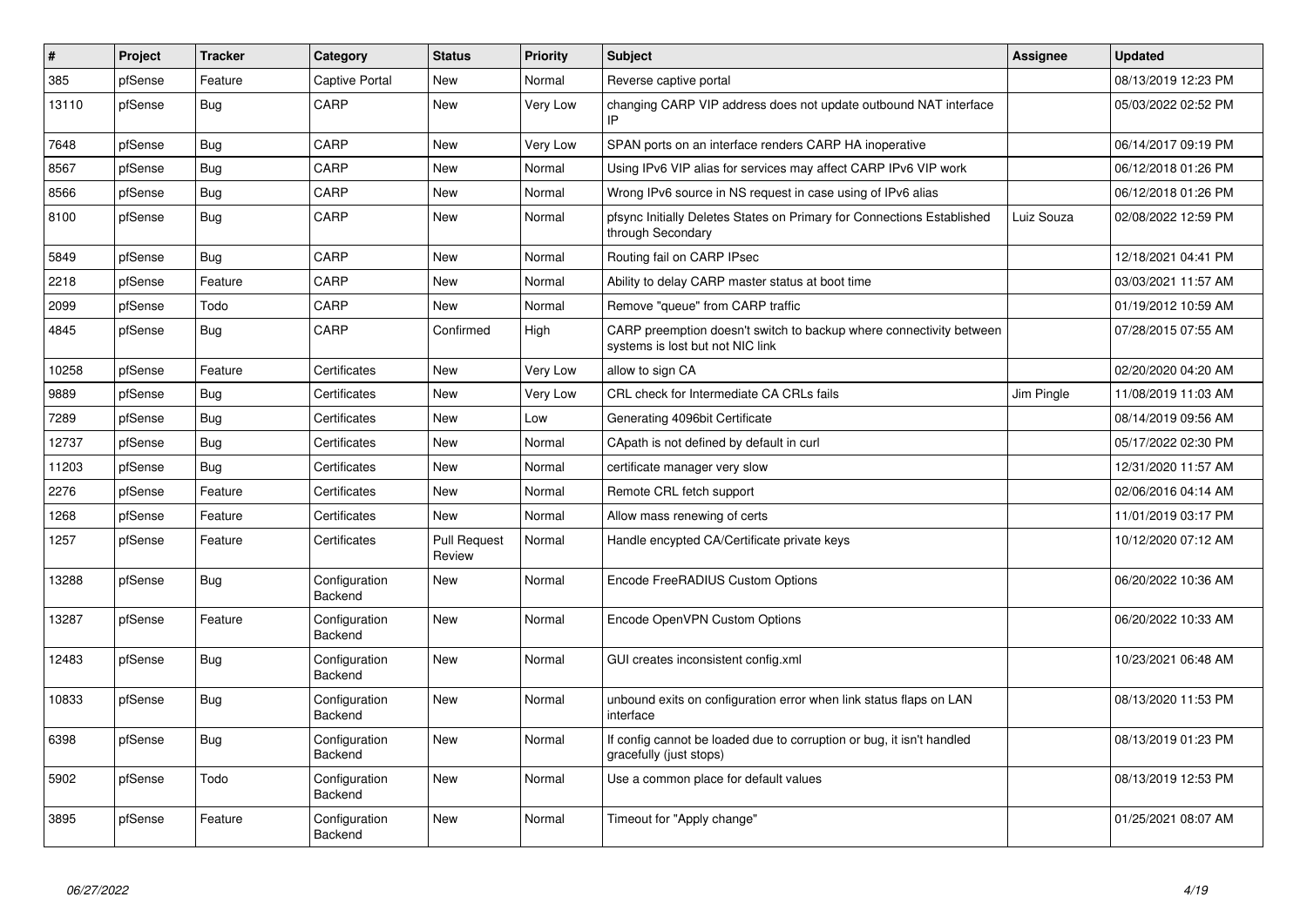| #     | Project | <b>Tracker</b> | Category     | <b>Status</b>                 | <b>Priority</b> | <b>Subject</b>                                                                                                        | Assignee            | <b>Updated</b>      |
|-------|---------|----------------|--------------|-------------------------------|-----------------|-----------------------------------------------------------------------------------------------------------------------|---------------------|---------------------|
| 13258 | pfSense | Bug            | Console Menu | Pull Request<br>Review        | Low             | secret menu option 100                                                                                                | Jim Pingle          | 06/12/2022 01:44 PM |
| 13268 | pfSense | Todo           | Console Menu | Ready To Test                 | Normal          | columns don't align nicely in console with medium-long interface names                                                |                     | 06/12/2022 10:32 PM |
| 13249 | pfSense | Bug            | Console Menu | New                           | Normal          | Running playback comands multiple times results in PHP error                                                          |                     | 06/06/2022 07:02 AM |
| 7747  | pfSense | Feature        | Console Menu | New                           | Normal          | Minor UI Tweak: Make hitting enter on the console (esp via SSH)<br>should not log you out, but simply redraw the menu |                     | 08/01/2017 04:03 PM |
| 6469  | pfSense | Feature        | Console Menu | New                           | Normal          | Improve help + self documentation in console PHP shell                                                                |                     | 08/13/2019 01:23 PM |
| 2693  | pfSense | Feature        | Console Menu | New                           | Normal          | Allow mapping mapping non-physical interfaces via console                                                             | Mathieu Simon       | 11/27/2012 03:00 PM |
| 8157  | pfSense | Bug            | Dashboard    | New                           | Very Low        | Traffic Graph clutter from time to time                                                                               |                     | 12/03/2017 06:40 AM |
| 7934  | pfSense | Feature        | Dashboard    | New                           | Very Low        | format support phone# for international use                                                                           |                     | 10/12/2017 04:38 PM |
| 7857  | pfSense | <b>Bug</b>     | Dashboard    | New                           | Very Low        | Interfaces Widget U/I fails to wrap IPV6 addresses when the string is<br>too wide for the widget                      |                     | 08/13/2019 09:15 AM |
| 13168 | pfSense | Feature        | Dashboard    | <b>New</b>                    | Low             | Multiple Dashboard views for a single user                                                                            |                     | 05/16/2022 07:53 AM |
| 10395 | pfSense | Feature        | Dashboard    | New                           | Low             | Add Dashboard System Information support for more PC Engines APU<br>boards                                            |                     | 02/17/2022 01:02 AM |
| 10280 | pfSense | Feature        | Dashboard    | New                           | Low             | <b>DHCP Leases widget</b>                                                                                             |                     | 11/07/2020 09:18 PM |
| 9353  | pfSense | Bug            | Dashboard    | New                           | Low             | PHPSession errors from limited access to dashboard and widgets                                                        |                     | 10/06/2020 09:31 AM |
| 8458  | pfSense | Feature        | Dashboard    | New                           | Low             | Allow reordering of interface widget                                                                                  |                     | 08/14/2019 10:52 AM |
| 7788  | pfSense | <b>Bug</b>     | Dashboard    | New                           | Low             | Irregular updating of widgets like cpu/uptime on system widget.                                                       |                     | 08/21/2019 09:03 AM |
| 7387  | pfSense | <b>Bug</b>     | Dashboard    | New                           | Low             | New Traffic Graph in dashboard resets inverted view to normal view                                                    | Jared Dillard       | 12/11/2021 08:14 PM |
| 6390  | pfSense | Todo           | Dashboard    | New                           | Low             | Autoscale from Traffic Graph not correct size (big graphs)                                                            |                     | 05/23/2016 01:38 PM |
| 5567  | pfSense | Feature        | Dashboard    | New                           | Low             | CARP status widget does not update in real time                                                                       |                     | 08/20/2019 03:33 PM |
| 3411  | pfSense | <b>Bug</b>     | Dashboard    | New                           | Low             | Interfaces and statistics dashboard widgets very slow with large<br>numbers of interfaces                             |                     | 01/24/2014 02:09 AM |
| 13165 | pfSense | Feature        | Dashboard    | Pull Request<br>Review        | Normal          | Feat: live update for Services dashboard widget                                                                       |                     | 05/15/2022 01:48 AM |
| 12673 | pfSense | Bug            | Dashboard    | <b>Pull Request</b><br>Review | Normal          | Firewall Logs Widget fails to update at intervals below 5 seconds.                                                    | <b>Viktor Gurov</b> | 05/17/2022 02:20 PM |
| 11759 | pfSense | Bug            | Dashboard    | New                           | Normal          | Traffic graphs on dashboard double upload on pppoe links                                                              |                     | 12/30/2021 04:00 AM |
| 10401 | pfSense | Feature        | Dashboard    | New                           | Normal          | Request: ability to sort/separate stopped/running Service(s) on<br>Dashboard -> Services Status widget                |                     | 03/31/2020 04:48 PM |
| 9677  | pfSense | <b>Bug</b>     | Dashboard    | New                           | Normal          | Dashboard hangs when widget needs data from a remote host which is<br>down                                            |                     | 08/13/2019 09:15 AM |
| 7974  | pfSense | Feature        | Dashboard    | New                           | Normal          | ZFS RAID Monitor Not available                                                                                        |                     | 08/20/2019 01:34 PM |
| 7182  | pfSense | Feature        | Dashboard    | New                           | Normal          | Break up System Widget on the Dashboard                                                                               |                     | 08/21/2019 08:59 AM |
| 7113  | pfSense | Bug            | Dashboard    | New                           | Normal          | Interface name in Traffic Graphs                                                                                      |                     | 12/31/2021 05:40 PM |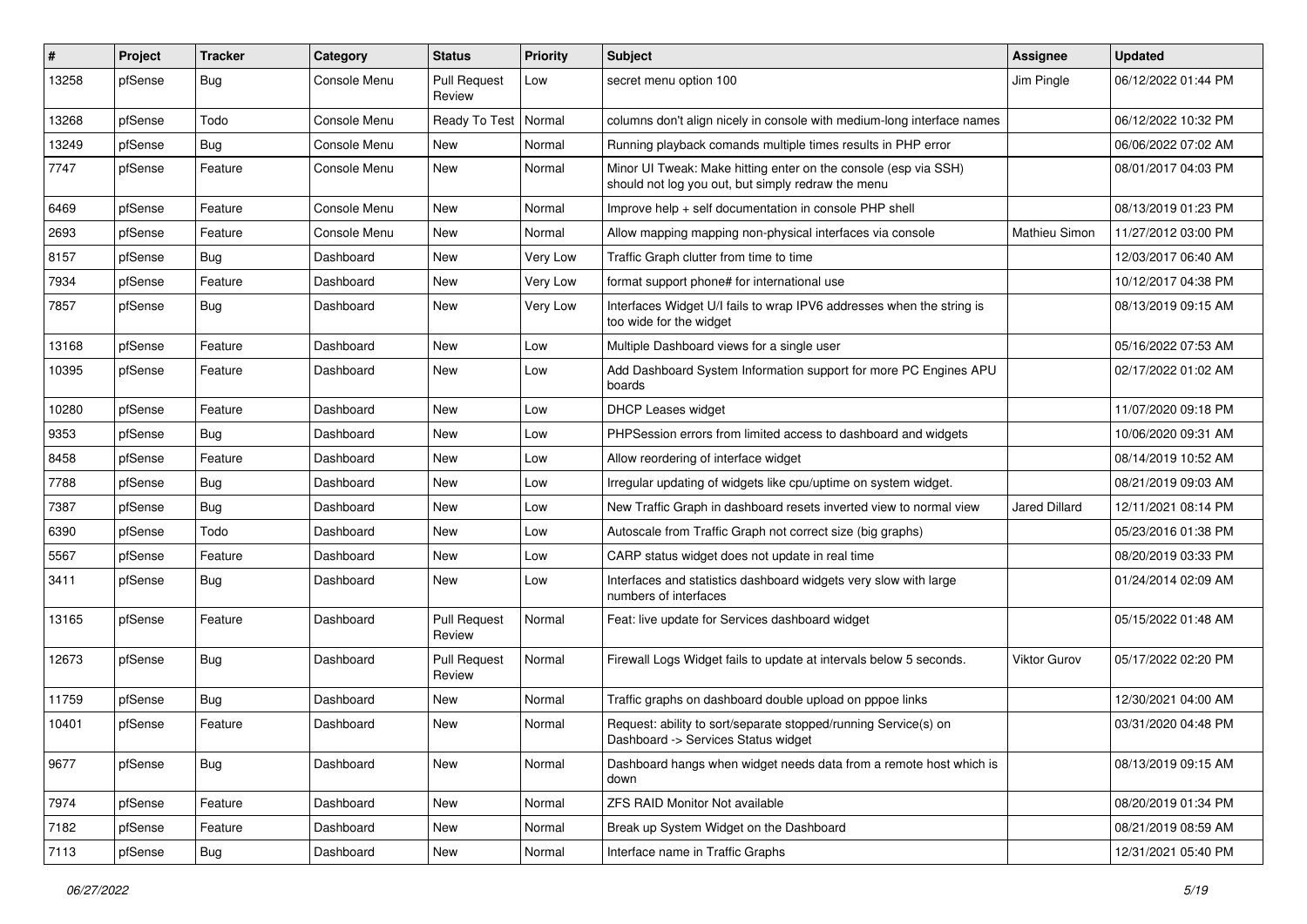| $\sharp$ | Project | Tracker    | Category        | <b>Status</b> | <b>Priority</b> | <b>Subject</b>                                                                                                                     | <b>Assignee</b>      | <b>Updated</b>      |
|----------|---------|------------|-----------------|---------------|-----------------|------------------------------------------------------------------------------------------------------------------------------------|----------------------|---------------------|
| 4646     | pfSense | Feature    | Dashboard       | <b>New</b>    | Normal          | Recover valuable vertical screen real estate in dashboard                                                                          |                      | 04/20/2015 07:46 PM |
| 2479     | pfSense | Feature    | Dashboard       | <b>New</b>    | Normal          | Allow reordering of the traffic graphs on the dashboard                                                                            |                      | 06/08/2012 04:13 PM |
| 1219     | pfSense | Feature    | Developer Tools | New           | Low             | Ship DTRACE enabled kernels in the images                                                                                          |                      | 07/26/2017 03:14 AM |
| 7244     | pfSense | Feature    | Developer Tools | New           | Normal          | Publish pfsense as a Vagrant Basebox                                                                                               |                      | 01/29/2019 04:09 AM |
| 13250    | pfSense | Todo       | DHCP (IPv4)     | New           | Very Low        | Clean up DHCP Server option language                                                                                               | Jim Pingle           | 06/06/2022 07:32 AM |
| 12067    | pfSense | Bug        | DHCP (IPv4)     | <b>New</b>    | Very Low        | <b>DHCP Monitoring Statistics Error</b>                                                                                            |                      | 06/21/2021 08:39 AM |
| 10802    | pfSense | Feature    | DHCP (IPv4)     | New           | Very Low        | Seperator for DHCP Static Mapped leases                                                                                            |                      | 07/31/2020 10:30 AM |
| 10250    | pfSense | Feature    | DHCP (IPv4)     | New           | <b>Very Low</b> | DHCP lease view by interface                                                                                                       |                      | 02/11/2020 07:47 AM |
| 8879     | pfSense | Feature    | DHCP (IPv4)     | New           | Very Low        | DHCP options ADD force options                                                                                                     |                      | 09/07/2018 09:14 AM |
| 6544     | pfSense | Feature    | DHCP (IPv4)     | <b>New</b>    | Very Low        | RFC 3046 DHCP Option 82 support (and RFC 3315/4649/4580 for<br>IPv6)                                                               |                      | 07/13/2020 02:14 AM |
| 13263    | pfSense | Bug        | DHCP (IPv4)     | <b>New</b>    | Low             | Deleting a static DHCP entry when the related IP is not in the arp table<br>spams the log                                          |                      | 06/10/2022 11:18 AM |
| 12070    | pfSense | Bug        | DHCP (IPv4)     | <b>New</b>    | Low             | <b>VLAN0 for WAN DHCP</b>                                                                                                          |                      | 12/23/2021 04:31 PM |
| 11004    | pfSense | Feature    | DHCP (IPv4)     | New           | Low             | DHCP reservations with no IP address show entries in DHCP leases                                                                   |                      | 10/26/2020 07:22 AM |
| 7441     | pfSense | Feature    | DHCP (IPv4)     | <b>New</b>    | Low             | Display start/end times for Static Mapping leases on DHCP<br>Leases/DHCPv6 Leases                                                  |                      | 08/21/2019 10:48 AM |
| 4451     | pfSense | <b>Bug</b> | DHCP (IPv4)     | New           | Low             | Status DHCP Leases shows double entries for static entries without IP<br>address                                                   | <b>Phillip Davis</b> | 05/21/2022 04:55 PM |
| 2323     | pfSense | Feature    | DHCP (IPv4)     | New           | Low             | GUI doesn't allow to configure DHCP server to serve IP addresses<br>belonging to subnets wich are not associated with an interface |                      | 08/19/2019 10:27 AM |
| 13273    | pfSense | Bug        | DHCP (IPv4)     | <b>New</b>    | Normal          | dhclient can use conflicting recorded leases                                                                                       |                      | 06/14/2022 11:07 AM |
| 13256    | pfSense | Feature    | DHCP (IPv4)     | New           | Normal          | Better handling of duplicate IPs in static DHCP assignments                                                                        |                      | 06/11/2022 04:51 PM |
| 13217    | pfSense | <b>Bug</b> | DHCP (IPv4)     | <b>New</b>    | Normal          | dhclient using default pid file location which does not exist                                                                      | Viktor Gurov         | 05/26/2022 08:09 AM |
| 12959    | pfSense | Bug        | DHCP (IPv4)     | Feedback      | Normal          | dhoplease process wrongly update host file if client-hostname is empty                                                             |                      | 03/28/2022 10:26 AM |
| 12922    | pfSense | Bug        | DHCP (IPv4)     | New           | Normal          | Classless static routes received on DHCP WAN can override chosen<br>default gateway                                                |                      | 03/28/2022 10:08 AM |
| 11927    | pfSense | Feature    | DHCP (IPv4)     | Feedback      | Normal          | Allow DHCP not to serve a gateway - small fix                                                                                      |                      | 01/03/2022 04:17 PM |
| 10345    | pfSense | Feature    | DHCP (IPv4)     | New           | Normal          | DHCP lease distinction between online and offline                                                                                  |                      | 03/16/2020 07:56 AM |
| 9732     | pfSense | Feature    | DHCP (IPv4)     | <b>New</b>    | Normal          | System UTC time offset in DHCP Option 2                                                                                            |                      | 09/06/2019 08:39 PM |
| 9343     | pfSense | Bug        | DHCP (IPv4)     | New           | Normal          | diag arp.php times out with large DHCPD leases table                                                                               |                      | 08/14/2019 01:19 PM |
| 9130     | pfSense | Feature    | DHCP (IPv4)     | <b>New</b>    | Normal          | Request ID [#INC-16195]: DHCP - PXE Boot                                                                                           |                      | 09/10/2020 01:39 PM |
| 8614     | pfSense | Bug        | DHCP (IPv4)     | New           | Normal          | Cannot remove Additional BOOTP/DHCP Options                                                                                        |                      | 08/21/2019 09:15 AM |
| 8330     | pfSense | Feature    | DHCP (IPv4)     | <b>New</b>    | Normal          | add options for ddns-local-address statements                                                                                      |                      | 04/27/2021 12:31 PM |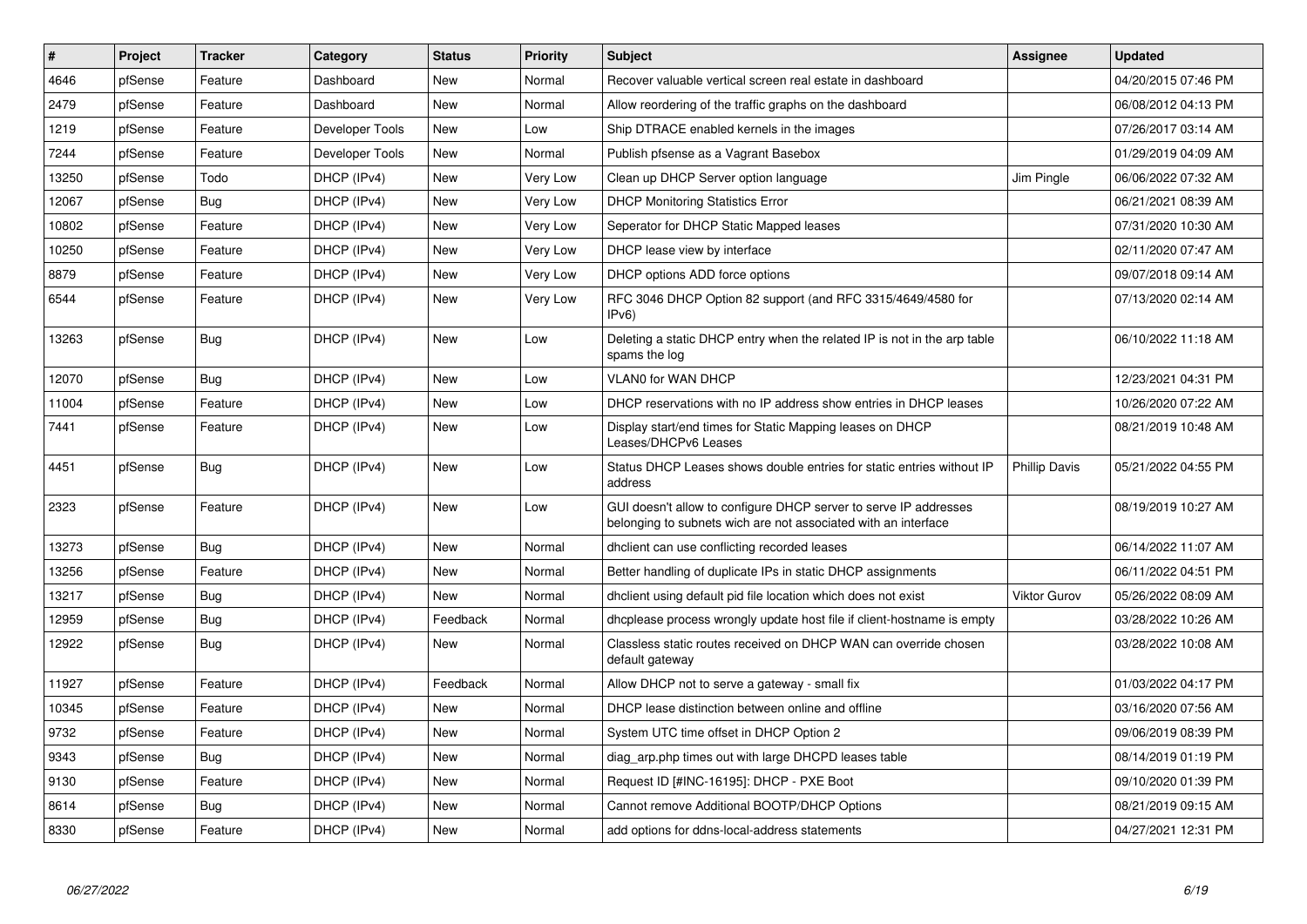| #     | Project | <b>Tracker</b> | Category    | <b>Status</b> | Priority | <b>Subject</b>                                                                                     | <b>Assignee</b>    | <b>Updated</b>      |
|-------|---------|----------------|-------------|---------------|----------|----------------------------------------------------------------------------------------------------|--------------------|---------------------|
| 8179  | pfSense | Bug            | DHCP (IPv4) | Feedback      | Normal   | Incorrect reverse DNS zone in DHCP server config for<br>non-octet-aligned subnet mask              | Renato Botelho     | 02/09/2022 11:17 PM |
| 7405  | pfSense | Feature        | DHCP (IPv4) | New           | Normal   | Ability to add dhcp host reservations from "Diagnostics -> ARP table"                              |                    | 10/12/2020 08:22 AM |
| 7172  | pfSense | Bug            | DHCP (IPv4) | New           | Normal   | Sorting by hostname in Services > DHCP Server > LAN should be<br>"natural" (alphanumeric friendly) |                    | 08/20/2019 03:47 PM |
| 6960  | pfSense | Feature        | DHCP (IPv4) | New           | Normal   | Consider replacing ISC DHCP server with KEA DHCP                                                   |                    | 09/24/2020 01:59 PM |
| 6615  | pfSense | Feature        | DHCP (IPv4) | New           | Normal   | new DHCP server option                                                                             |                    | 08/13/2019 01:39 PM |
| 6362  | pfSense | Bug            | DHCP (IPv4) | Confirmed     | Normal   | DHCP Client ID not used                                                                            |                    | 07/09/2021 06:30 AM |
| 5080  | pfSense | Feature        | DHCP (IPv4) | New           | Normal   | Settings tab under Services>DHCP Server                                                            |                    | 08/13/2019 12:53 PM |
| 4899  | pfSense | Feature        | DHCP (IPv4) | New           | Normal   | Additional BOOTP/DHCP Options should allow a force option                                          |                    | 01/02/2018 02:24 PM |
| 4061  | pfSense | Bug            | DHCP (IPv4) | Confirmed     | Normal   | dhcpd doesn't send client-hostname to peer, breaking DHCP lease<br>registrations w/HA              |                    | 02/24/2017 08:58 PM |
| 3771  | pfSense | Bug            | DHCP (IPv4) | New           | Normal   | Webinterface and dhcpdcrashes with 500+ static leases                                              |                    | 08/21/2019 09:26 AM |
| 3534  | pfSense | Feature        | DHCP (IPv4) | New           | Normal   | DDNS using arbitrary zone primary                                                                  |                    | 07/08/2014 11:40 AM |
| 3404  | pfSense | Bug            | DHCP (IPv4) | New           | Normal   | DHCP Server Fails to Start on Interfaces that are Slow to Come Online<br>During Boot               |                    | 02/11/2014 05:09 PM |
| 2983  | pfSense | Feature        | DHCP (IPv4) | New           | Normal   | DHCPD: Add vendor-class-identifier and MAC-OIDs                                                    |                    | 05/29/2020 09:24 PM |
| 2774  | pfSense | Feature        | DHCP (IPv4) | New           | Normal   | Extend DHCP Pools code to allow using different subnets                                            |                    | 08/19/2019 10:27 AM |
| 9575  | pfSense | Feature        | DHCP (IPv6) | New           | Very Low | RFC 7078 - Distributing Address Selection Policy Using DHCPv6                                      |                    | 08/14/2019 02:39 PM |
| 6873  | pfSense | Bug            | DHCP (IPv6) | New           | Low      | radvd - Too many addresses in RDNSS section when previously using<br>DHCP <sub>v6</sub>            | Dominic<br>McKeown | 06/06/2018 10:45 AM |
| 13296 | pfSense | Feature        | DHCP (IPv6) | New           | Normal   | Add support for DHCP6 OPTION_PD_EXCLUDE (RFC 6603)                                                 |                    | 06/24/2022 10:10 PM |
| 13253 | pfSense | Bug            | DHCP (IPv6) | New           | Normal   | `dhcp6c`` is not restarted when applying settings when multiple WANs<br>are configured for DHCP6   |                    | 06/06/2022 02:58 PM |
| 13248 | pfSense | Regression     | DHCP (IPv6) | New           | Normal   | IPv6 Router Advertisements runs when config.xml does not contain an<br>entry for the interface     |                    | 06/05/2022 07:44 PM |
| 13237 | pfSense | <b>Bug</b>     | DHCP (IPv6) | New           | Normal   | dhcp6c script cannot be executed safely                                                            |                    | 06/01/2022 11:20 AM |
| 12947 | pfSense | Bug            | DHCP (IPv6) | New           | Normal   | DHCP6 client does not take any action if the interface IPv6 address<br>changes during renewal      |                    | 06/26/2022 07:44 PM |
| 12823 | pfSense | Bug            | DHCP (IPv6) | New           | Normal   | Multiple DHCP6 WAN connections PPPoE interface 'defached' status                                   |                    | 02/18/2022 05:39 AM |
| 12581 | pfSense | Regression     | DHCP (IPv6) | New           | Normal   | CARP IPv6 assigned address does not get advertised to endpoints with<br><b>RADV</b>                |                    | 12/16/2021 02:34 PM |
| 10822 | pfSense | Bug            | DHCP (IPv6) | New           | Normal   | Deprecated IPv6 prefix won't be announced as deprecated to clients                                 |                    | 08/10/2020 09:23 AM |
| 10714 | pfSense | <b>Bug</b>     | DHCP (IPv6) | New           | Normal   | radvd only gives out the prefix of the "first" IPv6 address of an interface                        |                    | 10/06/2020 01:03 PM |
| 9536  | pfSense | Feature        | DHCP (IPv6) | New           | Normal   | Support dynamic prefix in DHCPv6 Server                                                            |                    | 05/25/2022 04:27 AM |
| 7821  | pfSense | Bug            | DHCP (IPv6) | New           | Normal   | GIF does not support broadcast                                                                     |                    | 08/29/2017 10:50 AM |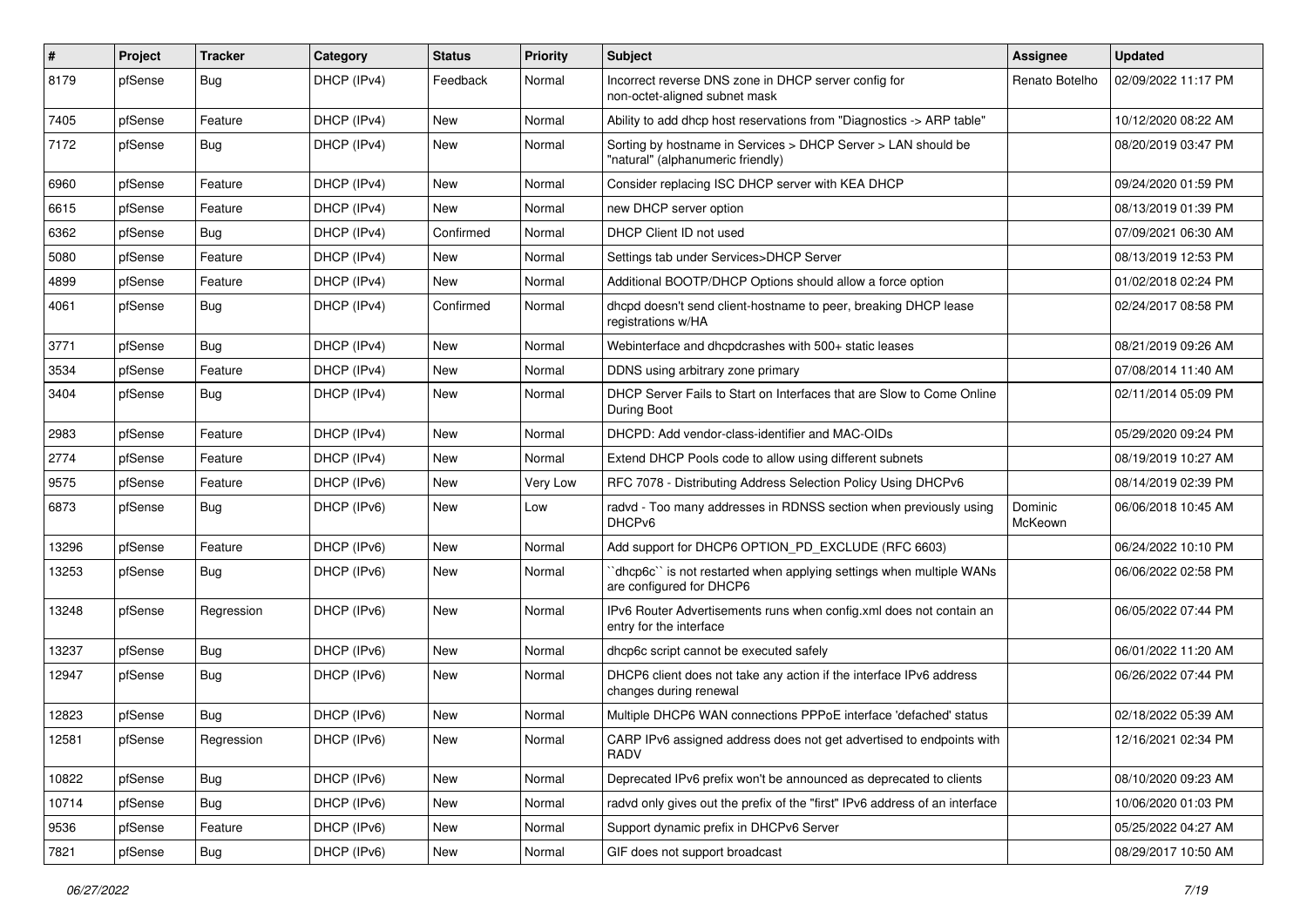| $\vert$ # | Project | Tracker    | Category           | <b>Status</b>                 | <b>Priority</b> | <b>Subject</b>                                                                            | <b>Assignee</b> | <b>Updated</b>      |
|-----------|---------|------------|--------------------|-------------------------------|-----------------|-------------------------------------------------------------------------------------------|-----------------|---------------------|
| 7734      | pfSense | <b>Bug</b> | DHCP (IPv6)        | New                           | Normal          | Using opton ia pd0 does not renew prefix and prefix get dropped                           |                 | 07/31/2017 03:46 AM |
| 7138      | pfSense | Bug        | DHCP (IPv6)        | Assigned                      | Normal          | Pfsense wide dhcpv6 client doesn't recognise ifid statement                               |                 | 04/21/2022 12:39 PM |
| 6691      | pfSense | Bug        | DHCP (IPv6)        | New                           | Normal          | dhcp6c quits after only two tries if no response was received                             |                 | 12/07/2020 04:25 PM |
| 6283      | pfSense | Feature    | DHCP (IPv6)        | New                           | Normal          | Register DHCPv6 leases with DNS resolver                                                  |                 | 08/21/2019 10:48 AM |
| 6051      | pfSense | <b>Bug</b> | DHCP (IPv6)        | <b>New</b>                    | Normal          | DHCPv6 Client Failure for additional WAN Address causes<br>2-seconds-service-restart-loop |                 | 12/03/2020 01:08 AM |
| 5950      | pfSense | Feature    | DHCP (IPv6)        | <b>New</b>                    | Normal          | DHCPv6 Server support for PD of PD-obtained networks                                      |                 | 03/04/2016 03:04 AM |
| 3185      | pfSense | Feature    | DHCP (IPv6)        | New                           | Normal          | Accommodate a DHCPv6 failover-like mechanism                                              |                 | 11/24/2017 10:44 AM |
| 9136      | pfSense | Bug        | DHCP (IPv6)        | New                           | High            | IPv6 Tracking Interfaces Lose IPv6 Address in Certain Cases                               |                 | 04/21/2022 12:39 PM |
| 12508     | pfSense | Bug        | <b>DHCP Relay</b>  | <b>New</b>                    | Normal          | DHCP Relay over VPN                                                                       |                 | 11/06/2021 11:25 AM |
| 12120     | pfSense | Feature    | <b>DHCP Relay</b>  | New                           | Normal          | Permit several sets of destination DHCP servers in DHCP relay                             |                 | 07/11/2021 05:41 PM |
| 11149     | pfSense | <b>Bug</b> | <b>DHCP Relay</b>  | New                           | Normal          | DHCP relay won't start with DHCP server behind gateway                                    |                 | 03/22/2021 05:13 AM |
| 10904     | pfSense | Feature    | <b>DHCP Relay</b>  | <b>Pull Request</b><br>Review | Normal          | Support vti interfaces in dhcrelay                                                        | Luiz Souza      | 10/12/2020 07:35 AM |
| 10715     | pfSense | Bug        | <b>DHCP Relay</b>  | New                           | Normal          | DHCPv6 relay always uses the "first" IPv6 address of an interface                         |                 | 06/29/2020 05:01 AM |
| 9680      | pfSense | Feature    | <b>DHCP Relay</b>  | New                           | Normal          | Seperate DHCP Server and relay per interface                                              |                 | 02/27/2020 10:47 AM |
| 4680      | pfSense | <b>Bug</b> | <b>DHCP Relay</b>  | New                           | Normal          | DHCP relay does not work with DHCP server on other end of OpenVPN<br>tunnel               |                 | 05/05/2015 06:55 PM |
| 12757     | pfSense | Bug        | Diagnostics        | <b>Pull Request</b><br>Review | Very Low        | Clean up /etc/inc/filter.inc use of pfctl -F                                              |                 | 05/17/2022 02:18 PM |
| 6804      | pfSense | Feature    | Diagnostics        | <b>New</b>                    | Very Low        | Add row counter into Diagnostics -> Edit File                                             |                 | 08/20/2019 03:44 PM |
| 12343     | pfSense | Feature    | Diagnostics        | New                           | Low             | Real time traffic monitoring                                                              |                 | 09/06/2021 01:26 PM |
| 9718      | pfSense | Feature    | Diagnostics        | New                           | Low             | Make diag_states_summary table sortable                                                   |                 | 10/06/2020 09:12 AM |
| 7848      | pfSense | Bug        | Diagnostics        | New                           | Low             | NDP Table Sort by Expiration Error                                                        |                 | 08/26/2019 02:56 PM |
| 7459      | pfSense | Feature    | <b>Diagnostics</b> | New                           | Low             | "Refresh" button for Diagnostics/Tables display                                           |                 | 08/21/2019 09:27 AM |
| 7442      | pfSense | Feature    | <b>Diagnostics</b> | New                           | Low             | Suggestions for Diagnostics / ARP Table and Diagnostics / NDP Table                       |                 | 08/21/2019 09:27 AM |
| 4914      | pfSense | Feature    | Diagnostics        | New                           | Low             | Packet Capture Settings                                                                   |                 | 08/20/2019 08:51 AM |
| 11856     | pfSense | Feature    | Diagnostics        | New                           | Normal          | Replace/add Alias or DNS names for known LAN addresses in the<br>State table              |                 | 04/27/2021 08:01 AM |
| 7590      | pfSense | Bug        | Diagnostics        | New                           | Normal          | diag edit do not save when nothing to sae (in directory browse view)                      |                 | 05/20/2017 05:04 PM |
| 7589      | pfSense | Bug        | Diagnostics        | New                           | Normal          | diag_edit.php old print_info_box                                                          |                 | 05/20/2017 05:02 PM |
| 5556      | pfSense | Feature    | Diagnostics        | New                           | Normal          | No error when downloading non-existing file on Diagnostics/Execute                        |                 | 08/20/2019 03:43 PM |
| 4456      | pfSense | Feature    | Diagnostics        | New                           | Normal          | Packet capture additional filtering options                                               |                 | 08/20/2019 03:30 PM |
| 3796      | pfSense | <b>Bug</b> | Diagnostics        | Confirmed                     | Normal          | States summary fails and is very slow with large state tables                             |                 | 12/11/2021 08:03 PM |
| 1656      | pfSense | Feature    | Diagnostics        | New                           | Normal          | Teach pfctl to kill states by port number                                                 |                 | 08/21/2019 09:55 AM |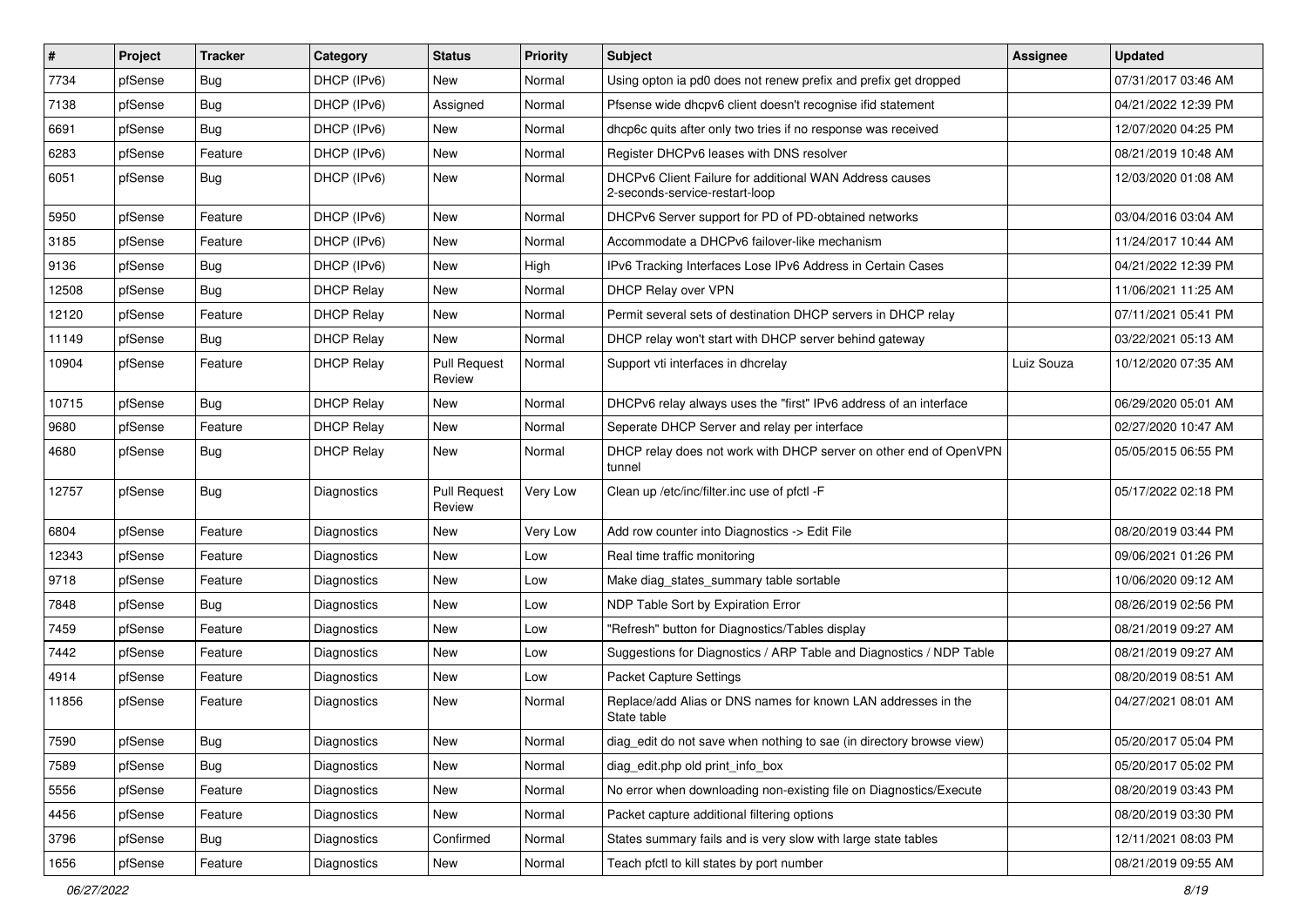| #     | Project | <b>Tracker</b> | Category             | <b>Status</b> | <b>Priority</b> | Subject                                                                                                                       | <b>Assignee</b> | <b>Updated</b>      |
|-------|---------|----------------|----------------------|---------------|-----------------|-------------------------------------------------------------------------------------------------------------------------------|-----------------|---------------------|
| 7329  | pfSense | <b>Bug</b>     | <b>DNS Forwarder</b> | New           | Low             | <b>DHCP Not Updating DNS</b>                                                                                                  |                 | 01/21/2022 09:16 PM |
| 12139 | pfSense | Feature        | <b>DNS Forwarder</b> | <b>New</b>    | Normal          | Add support in for specifying a DNSMASQ configuration file                                                                    |                 | 07/16/2021 09:45 PM |
| 2410  | pfSense | Feature        | <b>DNS Forwarder</b> | New           | Normal          | Support name based aliasing via CNAMEs or some other mechanism.                                                               |                 | 12/11/2012 09:56 PM |
| 11921 | pfSense | Feature        | <b>DNS Resolver</b>  | <b>New</b>    | <b>Very Low</b> | Feature Request: Compile unbound with EDNS Client Subnet (ECS)<br>module (--enable-subnet)                                    |                 | 05/14/2021 07:29 AM |
| 12551 | pfSense | Feature        | <b>DNS Resolver</b>  | <b>New</b>    | Low             | Add ability to set DNS resolver search domain list                                                                            |                 | 12/01/2021 11:18 AM |
| 7495  | pfSense | Feature        | <b>DNS Resolver</b>  | <b>New</b>    | Low             | Ability to set TTL for local for Unbound host overrides and dhcp leases                                                       |                 | 03/06/2018 09:46 AM |
| 6430  | pfSense | Bug            | <b>DNS Resolver</b>  | Confirmed     | Low             | pfsense should sanity-check hostnames when copying from<br>dhcpd.leases to /etc/hosts                                         |                 | 08/13/2019 01:23 PM |
| 13254 | pfSense | Bug            | <b>DNS Resolver</b>  | <b>New</b>    | Normal          | DNS resolver does not update "unbound.conf" file during link down<br>events                                                   |                 | 06/08/2022 07:55 AM |
| 12612 | pfSense | Bug            | <b>DNS Resolver</b>  | New           | Normal          | DNS Resolver is restarted during every "rc.newwanip" event                                                                    |                 | 06/03/2022 07:13 AM |
| 10624 | pfSense | Bug            | <b>DNS Resolver</b>  | <b>New</b>    | Normal          | Unbound configuration memory leak with python module + register<br>DHCP leases active                                         |                 | 02/26/2021 10:27 AM |
| 10342 | pfSense | Bug            | <b>DNS Resolver</b>  | <b>New</b>    | Normal          | Unbound domain overrides stop resolving periodically. They only<br>resume after the service has been restarted.               |                 | 03/13/2020 10:35 AM |
| 10143 | pfSense | Bug            | <b>DNS Resolver</b>  | New           | Normal          | System hostname DNS entry is assigned to the wrong IP on multi-wan<br>setups                                                  |                 | 12/31/2019 02:33 PM |
| 9654  | pfSense | Bug            | <b>DNS Resolver</b>  | New           | Normal          | After reboot, the DNS resolver must be restarted before it will advertise<br>the ipv6 DNS address of the router.              |                 | 11/20/2020 03:12 AM |
| 9436  | pfSense | Feature        | <b>DNS Resolver</b>  | <b>New</b>    | Normal          | Unbound: enable dnstap support                                                                                                |                 | 03/27/2019 07:54 PM |
| 9037  | pfSense | Bug            | <b>DNS Resolver</b>  | New           | Normal          | Unbound not logging to syslog after reboot                                                                                    |                 | 10/12/2018 05:09 AM |
| 8236  | pfSense | Feature        | <b>DNS Resolver</b>  | New           | Normal          | Ability to configure "forward-first" and "forward-host" options for more<br>robust domain overrides in DNS Resolver           |                 | 12/26/2017 01:26 AM |
| 7852  | pfSense | Feature        | <b>DNS Resolver</b>  | <b>New</b>    | Normal          | Add views support to Unbound GUI                                                                                              |                 | 09/11/2017 12:26 PM |
| 7152  | pfSense | Bug            | <b>DNS Resolver</b>  | New           | Normal          | Unbound / DNS Resolver issue if "Register DHCP static mappings in<br>the DNS Resolver" set before wildcard DNS custom options |                 | 12/18/2021 04:59 PM |
| 7096  | pfSense | Bug            | <b>DNS Resolver</b>  | Feedback      | Normal          | Unbound fails to start on boot if specific network devices are configured<br>in the "Network Interfaces"                      |                 | 11/22/2021 08:59 AM |
| 6103  | pfSense | Feature        | <b>DNS Resolver</b>  | <b>New</b>    | Normal          | DNS Resolver Outgoing Interfaces should be able to use Gateway<br>Groups                                                      |                 | 10/21/2019 08:02 AM |
| 4798  | pfSense | Feature        | <b>DNS Resolver</b>  | New           | Normal          | Make host and domain overrides available to both DNS Resolver and<br><b>DNS Forwarder</b>                                     |                 | 06/29/2015 02:14 AM |
| 1819  | pfSense | Bug            | <b>DNS Resolver</b>  | New           | Normal          | DNS Resolver Not Registering DHCP Server Specified Domain Name                                                                | Luiz Souza      | 04/28/2022 01:53 PM |
| 5413  | pfSense | <b>Bug</b>     | <b>DNS Resolver</b>  | Confirmed     | High            | Incorrect Handling of Unbound Resolver [service restarts, cache loss,<br>DNS service interruption]                            |                 | 06/19/2022 11:11 PM |
| 7718  | pfSense | Feature        | Dynamic DNS          | New           | Very Low        | Hostname for Custom DynDNS Updater.                                                                                           |                 | 07/24/2017 10:05 AM |
| 8500  | pfSense | <b>Bug</b>     | Dynamic DNS          | New           | Low             | Incorrect categorization of status/info messages from phpDynDNS                                                               |                 | 08/16/2019 12:50 PM |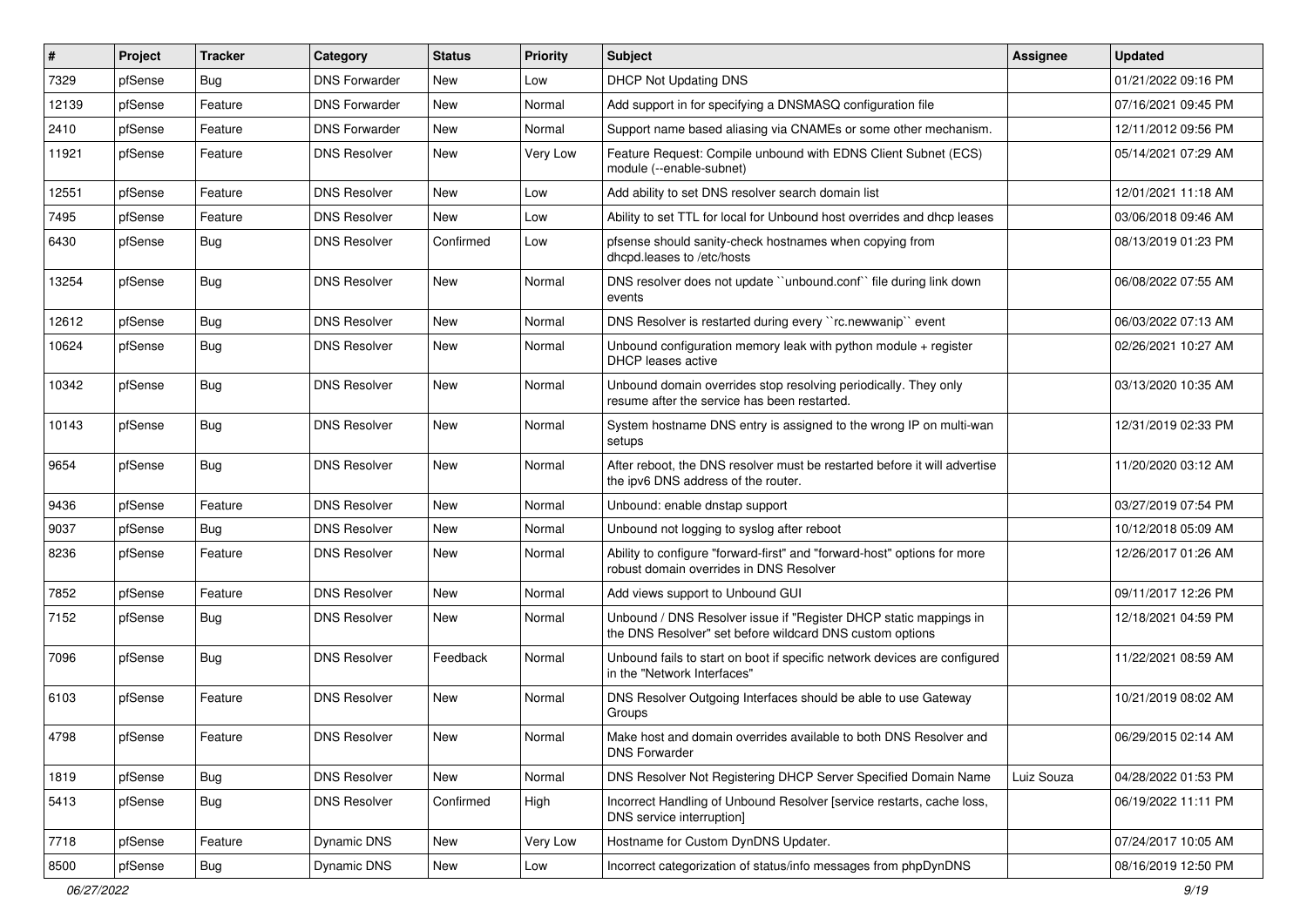| #     | Project | Tracker    | Category              | <b>Status</b>                 | <b>Priority</b> | <b>Subject</b>                                                                                          | <b>Assignee</b>                | <b>Updated</b>      |
|-------|---------|------------|-----------------------|-------------------------------|-----------------|---------------------------------------------------------------------------------------------------------|--------------------------------|---------------------|
| 13303 | pfSense | Bug        | Dynamic DNS           | New                           | Normal          | DynDNS - DNSExit no longer working                                                                      | Koen Zomers                    | 06/26/2022 07:18 PM |
| 13298 | pfSense | Bug        | Dynamic DNS           | <b>Pull Request</b><br>Review | Normal          | Dynv6 does not check response code when updating                                                        | <b>Tiago Beling</b><br>d'Avila | 06/24/2022 07:47 AM |
| 13167 | pfSense | Bug        | <b>Dynamic DNS</b>    | New                           | Normal          | phpDynDNS: DigitalOcean ddns update fails (bad request, invalid<br>character '-' in request_id)         |                                | 06/16/2022 09:30 PM |
| 12877 | pfSense | Bug        | Dynamic DNS           | Feedback                      | Normal          | Cloudflare DynDNS fails to update more than two addresses                                               |                                | 05/29/2022 06:56 PM |
| 12848 | pfSense | Feature    | <b>Dynamic DNS</b>    | New                           | Normal          | Evaluation of the DynDNS "Result Match" string                                                          |                                | 02/22/2022 02:01 AM |
| 12602 | pfSense | Feature    | Dynamic DNS           | <b>New</b>                    | Normal          | DHCPv6 should allow DDNS Client updates for hosts                                                       |                                | 12/15/2021 11:00 AM |
| 12495 | pfSense | Feature    | <b>Dynamic DNS</b>    | <b>Pull Request</b><br>Review | Normal          | DynDNS: add deSEC IPv4&v6 simultaneos update                                                            | Lukas Wiest                    | 11/01/2021 08:53 AM |
| 12494 | pfSense | Feature    | Dynamic DNS           | <b>Pull Request</b><br>Review | Normal          | DynDNS: make simultaneous update of IP and LegacyIP possible                                            | <b>Lukas Wiest</b>             | 11/01/2021 08:52 AM |
| 11177 | pfSense | Bug        | Dynamic DNS           | New                           | Normal          | DDNSv6 not using Check IP Services                                                                      |                                | 12/21/2020 05:02 AM |
| 11147 | pfSense | Bug        | Dynamic DNS           | New                           | Normal          | Domeneshop DynDNS IPv4 and IPv6                                                                         |                                | 12/09/2020 11:47 PM |
| 11084 | pfSense | Feature    | Dynamic DNS           | New                           | Normal          | Dynamic DNS include option to specify virtual IP addresses                                              |                                | 11/19/2020 01:26 PM |
| 10962 | pfSense | Feature    | Dynamic DNS           | New                           | Normal          | Add Cpanel support for Dynamic DNS Clients                                                              |                                | 12/28/2020 01:56 PM |
| 10000 | pfSense | Bug        | Dynamic DNS           | New                           | Normal          | Azure Dynamic DNS A and AAAA Records for Apex Zone                                                      |                                | 03/31/2020 09:03 AM |
| 9805  | pfSense | Bug        | Dynamic DNS           | New                           | Normal          | dynDNS cloudflare multiple entries                                                                      |                                | 10/02/2019 04:51 PM |
| 9664  | pfSense | Bug        | Dynamic DNS           | New                           | Normal          | DynDNS and Dual-wan problem with CloudFlare (works with No-Ip)                                          |                                | 08/03/2019 10:00 AM |
| 9504  | pfSense | Bug        | <b>Dynamic DNS</b>    | New                           | Normal          | Multiple Dynamic DNS update notifications for the same interface, not<br>differentiated by the hostname |                                | 05/07/2019 07:46 AM |
| 9063  | pfSense | Feature    | Dynamic DNS           | New                           | Normal          | Allow dynamic DNS client entry to specify which Check IP service to<br>use                              |                                | 10/24/2018 11:53 AM |
| 8432  | pfSense | Bug        | <b>Dynamic DNS</b>    | <b>New</b>                    | Normal          | Dynamic DNS Client gives an error that it can't find IPv6 address when<br>WAN interface is a LAGG       |                                | 09/17/2020 05:23 AM |
| 8406  | pfSense | Bug        | Dynamic DNS           | New                           | Normal          | DDNS IPV6 Cloudflare Client does not detect PPOE address                                                |                                | 03/31/2018 11:56 AM |
| 7418  | pfSense | Feature    | Dynamic DNS           | <b>New</b>                    | Normal          | Dynamic dns should be sorted interface name                                                             |                                | 08/21/2019 08:58 AM |
| 7292  | pfSense | Feature    | Dynamic DNS           | New                           | Normal          | DynamicDNS configuration does not sync to HA secondary                                                  |                                | 02/21/2017 04:56 PM |
| 13067 | pfSense | Bug        | FilterDNS             | New                           | Normal          | filterdns resolve interval is twice the intended value                                                  |                                | 04/17/2022 07:45 PM |
| 11352 | pfSense | Bug        | FreeBSD               | New                           | Low             | CTF types > 2^15 in the pfSense kernel config results in DTrace failing                                 | Scott Long                     | 03/17/2021 02:52 AM |
| 12740 | pfSense | <b>Bug</b> | FreeBSD               | Incomplete                    | Normal          | panic: esp_input_cb: Unexpected address family                                                          |                                | 01/27/2022 01:19 PM |
| 11184 | pfSense | Bug        | FreeBSD               | New                           | Normal          | PF: State policy cannot be configurable                                                                 |                                | 02/09/2021 02:43 AM |
| 8192  | pfSense | Bug        | Gateway<br>Monitoring | New                           | Low             | dpinger - Change in ISP link-local IPv6 address drops connectivity                                      | Luiz Souza                     | 11/05/2020 07:31 AM |
| 3859  | pfSense | Feature    | Gateway<br>Monitoring | New                           | Low             | Make it possible to set the source IP address for gateway monitoring                                    |                                | 11/06/2016 10:12 PM |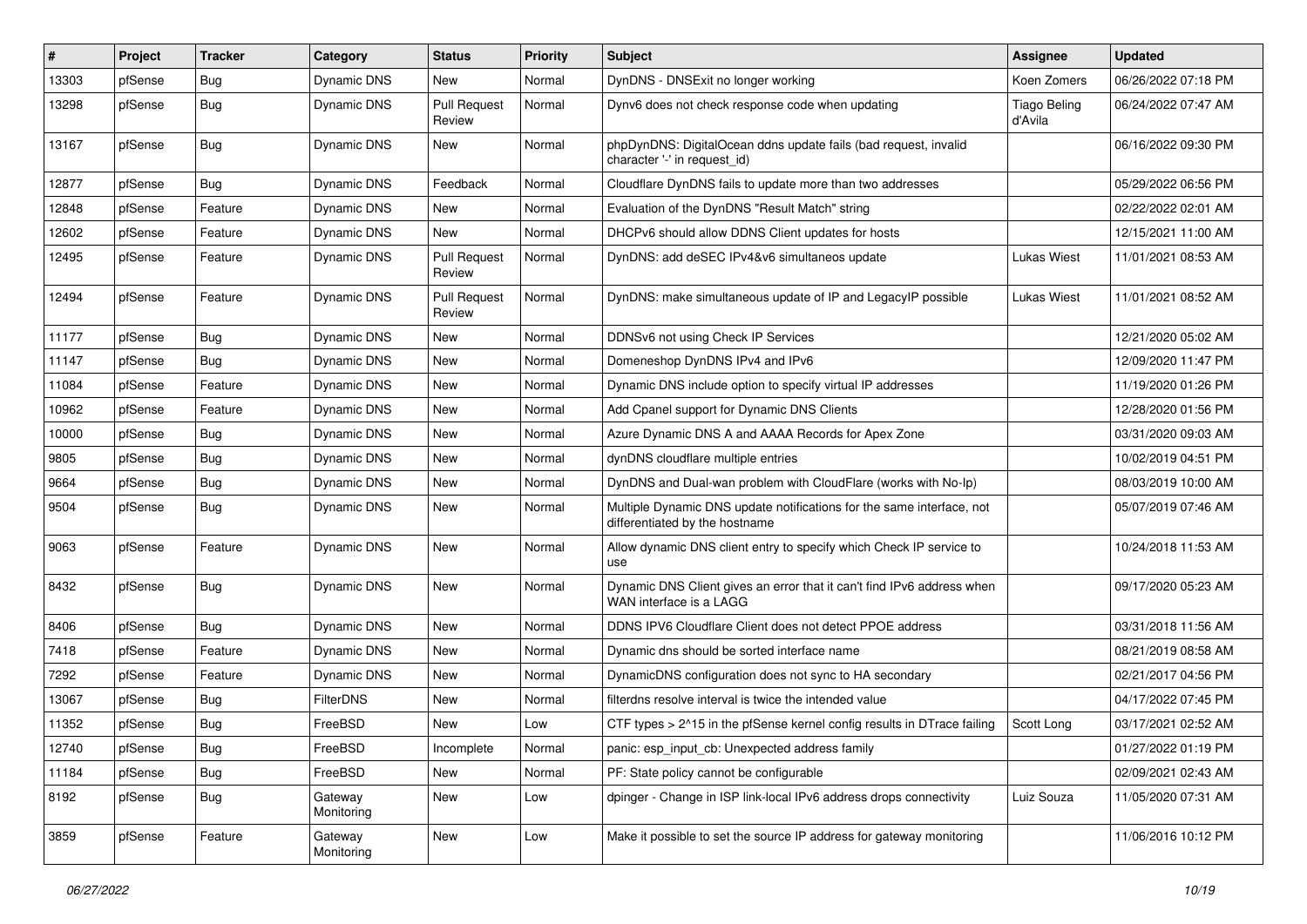| $\#$  | Project | <b>Tracker</b> | Category              | <b>Status</b>                 | <b>Priority</b> | Subject                                                                                                                                        | Assignee            | <b>Updated</b>      |
|-------|---------|----------------|-----------------------|-------------------------------|-----------------|------------------------------------------------------------------------------------------------------------------------------------------------|---------------------|---------------------|
| 13295 | pfSense | Bug            | Gateway<br>Monitoring | <b>Pull Request</b><br>Review | Normal          | Incorrect function parameters for "get dpinger status()" call in<br>`awlb.inc``                                                                |                     | 06/24/2022 07:25 AM |
| 13242 | pfSense | Feature        | Gateway<br>Monitoring | New                           | Normal          | Enhancements to static route creation/deletion for dpinger monitor IPs                                                                         |                     | 06/03/2022 11:20 AM |
| 13076 | pfSense | Bug            | Gateway<br>Monitoring | New                           | Normal          | Marking a gateway as down does not affect IPsec entries using<br>gateway groups                                                                |                     | 06/03/2022 10:32 AM |
| 12920 | pfSense | <b>Bug</b>     | Gateway<br>Monitoring | <b>Pull Request</b><br>Review | Normal          | Gateway behavior differs when the gateway does not exist in config.xml                                                                         | Viktor Gurov        | 06/12/2022 01:27 PM |
| 12811 | pfSense | Bug            | Gateway<br>Monitoring | New                           | Normal          | Services are not restarted when PPP interfaces connect                                                                                         | Jim Pingle          | 05/31/2022 05:34 PM |
| 11960 | pfSense | <b>Bug</b>     | Gateway<br>Monitoring | Feedback                      | Normal          | Gateway Monitoring Traffic Goes Out Default Gateway                                                                                            |                     | 12/20/2021 05:43 AM |
| 7671  | pfSense | Feature        | Gateway<br>Monitoring | New                           | Normal          | Gateway Monitoring Via Custom Script or Telnet.                                                                                                |                     | 09/18/2020 02:59 PM |
| 6333  | pfSense | Bug            | Gateway<br>Monitoring | Confirmed                     | Normal          | Bootup starts/restarts dpinger multiple times                                                                                                  | Luiz Souza          | 11/16/2020 01:11 PM |
| 3132  | pfSense | Bug            | Gateway<br>Monitoring | In Progress                   | Normal          | Gateway events for IPv6 affect IPv4 services and vice versa                                                                                    | Viktor Gurov        | 05/10/2022 03:10 PM |
| 13294 | pfSense | Feature        | Gateways              | New                           | Low             | Change gateway name                                                                                                                            |                     | 06/22/2022 06:07 PM |
| 11213 | pfSense | Feature        | Gateways              | New                           | Low             | Option to mark gateway as down directly from Table                                                                                             |                     | 01/03/2021 07:09 AM |
| 8846  | pfSense | Bug            | Gateways              | New                           | Low             | Misleading gateway error message adding/editing static routes using a<br>disabled interface                                                    |                     | 08/21/2019 11:29 AM |
| 8743  | pfSense | Todo           | Gateways              | New                           | Low             | Gateway Groups page should list gateways in tier order                                                                                         |                     | 08/14/2019 12:16 PM |
| 12942 | pfSense | <b>Bug</b>     | Gateways              | New                           | Normal          | Code to kill states for old gateway when reconnecting an interface is<br>incorrect                                                             | Jim Pingle          | 03/22/2022 01:25 PM |
| 12857 | pfSense | Bug            | Gateways              | New                           | Normal          | Firewall gateway goes away when making changes to Bridge0 device                                                                               |                     | 02/27/2022 11:20 AM |
| 12764 | pfSense | Bug            | Gateways              | New                           | Normal          | VTI gateway status is pending after assigning the VTI interface                                                                                |                     | 02/07/2022 05:41 AM |
| 12077 | pfSense | Feature        | Gateways              | New                           | Normal          | Allow stick-connections per gateway group                                                                                                      |                     | 06/24/2021 08:45 AM |
| 11570 | pfSense | Regression     | Gateways              | <b>Pull Request</b><br>Review | Normal          | Gateway monitoring services is not always restarted on interface<br>events, which may prevent a WAN from recovering back to an online<br>state | <b>Viktor Gurov</b> | 06/22/2022 09:04 PM |
| 10875 | pfSense | Bug            | Gateways              | New                           | Normal          | PPP periodic reset does not fully restore gateway group round-robin<br>functionality                                                           | Luiz Souza          | 11/05/2020 07:44 AM |
| 9650  | pfSense | Bug            | Gateways              | New                           | Normal          | IPv6 connection drops (ir-)regular on Kabelvodafone (German cable<br>ISP)                                                                      |                     | 07/27/2019 07:14 AM |
| 8343  | pfSense | <b>Bug</b>     | Gateways              | New                           | Normal          | Gateway Routes (Default Routes) not removed in Kernel when removed<br>from GUI                                                                 |                     | 05/14/2020 01:22 AM |
| 12632 | pfSense | Bug            | Gateways              | New                           | High            | Assigning a /30 WAN IP address at the console does not save the<br>gateway correctly                                                           |                     | 05/17/2022 02:28 PM |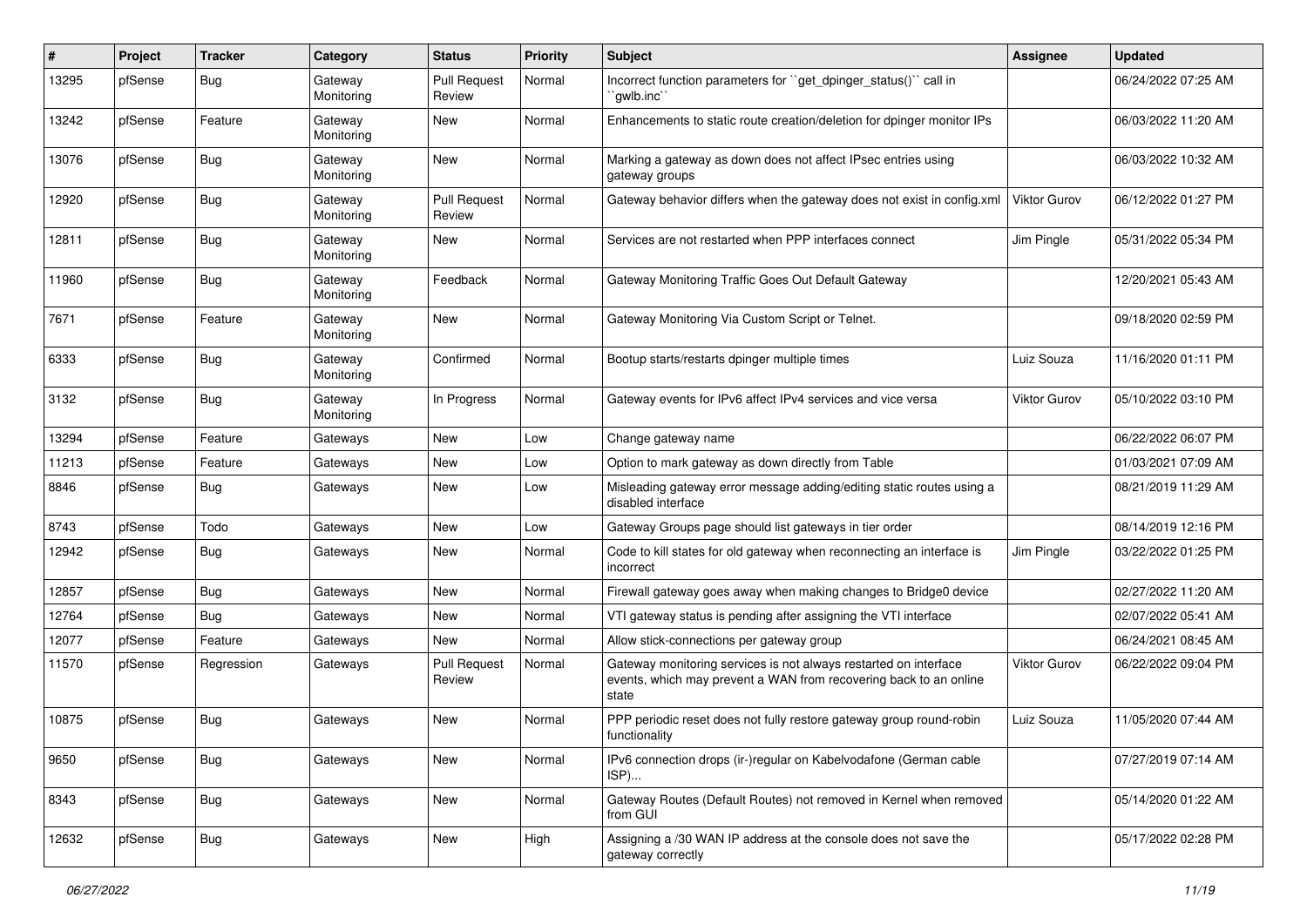| $\#$  | Project | <b>Tracker</b> | Category                 | <b>Status</b> | <b>Priority</b> | <b>Subject</b>                                                                                    | <b>Assignee</b> | <b>Updated</b>      |
|-------|---------|----------------|--------------------------|---------------|-----------------|---------------------------------------------------------------------------------------------------|-----------------|---------------------|
| 11438 | pfSense | Feature        | Hardware / Drivers       | New           | Low             | Allow multiple cryptographic accelerator modules to be loaded at the<br>same time                 |                 | 02/18/2021 12:40 PM |
| 13003 | pfSense | Bug            | Hardware / Drivers       | <b>New</b>    | Normal          | Malicious Driver Detection event on ixl driver                                                    |                 | 06/25/2022 05:00 PM |
| 12821 | pfSense | Regression     | Hardware / Drivers       | Confirmed     | Normal          | Intel e1000 driver (em & igb) cannot pass VLAN0 tagged packets                                    |                 | 06/05/2022 08:23 AM |
| 12300 | pfSense | Feature        | Hardware / Drivers       | <b>New</b>    | Normal          | Add Aquantia Atlantic driver to pfsense                                                           |                 | 09/14/2021 06:49 AM |
| 11876 | pfSense | Feature        | Hardware / Drivers       | New           | Normal          | OpenSSL does not use QAT acceleration on pfSense Plus<br>21.02-RELEASE-p1 or 21.05-DEVELOPMENT    |                 | 05/03/2021 08:02 AM |
| 11731 | pfSense | Bug            | Hardware / Drivers       | <b>New</b>    | Normal          | Missing support for Realtek USB NICs                                                              |                 | 03/30/2021 04:32 AM |
| 10805 | pfSense | Feature        | Hardware / Drivers       | New           | Normal          | Intel QAT (QuickAssist) encryption support for PfSense                                            |                 | 07/31/2020 03:13 PM |
| 10621 | pfSense | Feature        | Hardware / Drivers       | Feedback      | Normal          | Update system.inc/system_identify_specific_platform() update to<br>accommodate AWS, Azure and GCP |                 | 06/02/2020 03:16 PM |
| 10584 | pfSense | <b>Bug</b>     | Hardware / Drivers       | <b>New</b>    | Normal          | SG-3100 with M.2: shutdown instead of reboot                                                      |                 | 07/21/2020 03:08 AM |
| 10577 | pfSense | Bug            | Hardware / Drivers       | Feedback      | Normal          | intel x553 (c3000 chipset) loading x520 driver                                                    |                 | 05/28/2020 03:59 AM |
| 9800  | pfSense | Feature        | Hardware / Drivers       | <b>New</b>    | Normal          | Add toggle for net.isr.dispatch=deferred in GUI                                                   |                 | 09/29/2019 06:18 AM |
| 9094  | pfSense | Bug            | Hardware / Drivers       | Assigned      | Normal          | MBT console settings are not forced to video console                                              |                 | 11/07/2018 10:23 AM |
| 8324  | pfSense | Bug            | Hardware / Drivers       | <b>New</b>    | Normal          | bxe cards require promisc for OSPF                                                                | Luiz Souza      | 05/25/2020 03:19 PM |
| 8309  | pfSense | Feature        | Hardware / Drivers       | New           | Normal          | Include apuled driver to add support for LEDs on PC Engines APU<br>boards                         | Darryn Storm    | 08/20/2019 08:47 AM |
| 7720  | pfSense | Feature        | Hardware / Drivers       | New           | Normal          | Add general watchdog kernel modules (like ichwd) and watchdogd<br>support in the GUI.             |                 | 08/19/2019 01:20 PM |
| 7212  | pfSense | Feature        | Hardware / Drivers       | <b>New</b>    | Normal          | Provide Driver for SG-1000 Crypto Accelerator                                                     | Luiz Souza      | 08/20/2019 08:46 AM |
| 6574  | pfSense | Feature        | Hardware / Drivers       | New           | Normal          | Support USB RNDIS network interfaces                                                              |                 | 08/20/2019 08:46 AM |
| 10732 | pfSense | Feature        | <b>High Availability</b> | <b>New</b>    | Very Low        | Warning banner for secondary HA node                                                              |                 | 12/23/2021 03:34 AM |
| 8474  | pfSense | Feature        | <b>High Availability</b> | <b>New</b>    | Low             | Easier Conversion to HA Pair from Existing Non-HA Firewall                                        |                 | 04/19/2018 11:52 PM |
| 13277 | pfSense | Bug            | <b>IGMP Proxy</b>        | <b>New</b>    | Normal          | IGMP Proxy webConfigurator Page Always Produces Error                                             |                 | 06/16/2022 07:50 PM |
| 13276 | pfSense | Bug            | <b>IGMP Proxy</b>        | <b>New</b>    | Normal          | IGMP Proxy Error Message for Logging Links to System Log Instead of<br>Routing Log                |                 | 06/16/2022 07:48 PM |
| 12079 | pfSense | Bug            | <b>IGMP Proxy</b>        | <b>New</b>    | Normal          | IGMPProxy: kernel panic, Sleeping thread owns a non-sleepable lock                                | Mateusz Guzik   | 05/10/2022 03:14 PM |
| 11954 | pfSense | Feature        | <b>IGMP Proxy</b>        | <b>New</b>    | Normal          | Multicast limits                                                                                  |                 | 05/25/2021 12:36 AM |
| 11953 | pfSense | Bug            | <b>IGMP Proxy</b>        | <b>New</b>    | Normal          | XG-1541 crashes when igmpproxy is enabled and network interfaces<br>status change                 |                 | 05/24/2021 04:55 PM |
| 10150 | pfSense | <b>Bug</b>     | <b>IGMP Proxy</b>        | New           | Normal          | IGMP Proxy does not scale to hundreds of streams                                                  |                 | 01/03/2020 02:56 AM |
| 9338  | pfSense | <b>Bug</b>     | <b>IGMP Proxy</b>        | New           | Normal          | igmpproxy ignoring downstream vlan interface                                                      |                 | 02/22/2019 03:48 AM |
| 8711  | pfSense | <b>Bug</b>     | <b>IGMP Proxy</b>        | New           | Normal          | igmpproxy with PPPoE Interfaces                                                                   |                 | 07/28/2018 09:21 AM |
| 3862  | pfSense | Feature        | <b>IGMP Proxy</b>        | New           | Normal          | Allow configuration of IGMP proxy's 'quickleave' parameter from the<br>web interface              |                 | 04/05/2016 03:24 AM |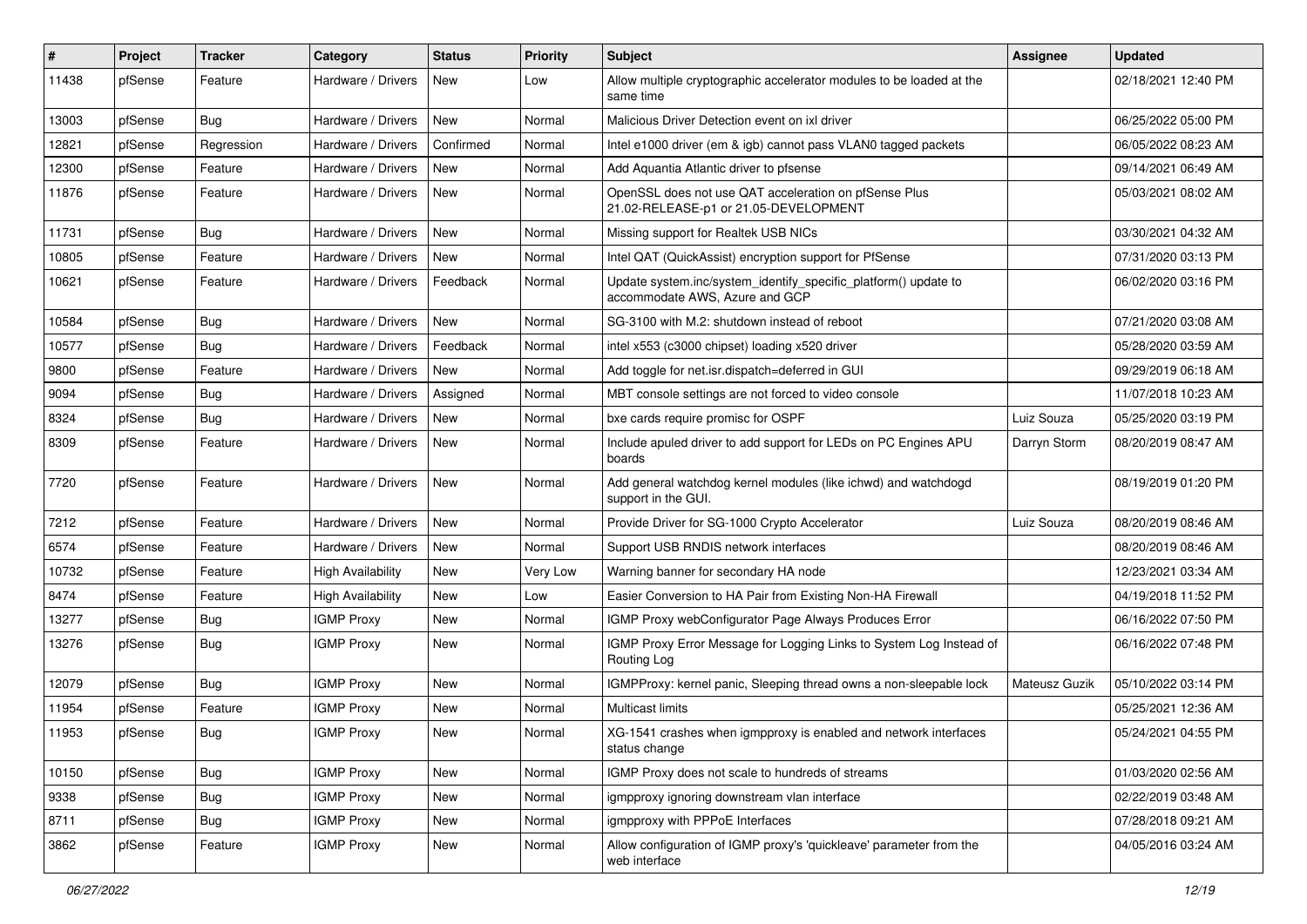| #     | Project | <b>Tracker</b> | Category          | <b>Status</b>                 | <b>Priority</b> | Subject                                                                                                                                                                                         | <b>Assignee</b>     | <b>Updated</b>      |
|-------|---------|----------------|-------------------|-------------------------------|-----------------|-------------------------------------------------------------------------------------------------------------------------------------------------------------------------------------------------|---------------------|---------------------|
| 3382  | pfSense | Bug            | <b>IGMP Proxy</b> | New                           | Normal          | IGMPPROXY fails with more than 32 interfaces                                                                                                                                                    |                     | 07/12/2016 11:01 PM |
| 12813 | pfSense | Feature        | Installer         | New                           | Low             | Recover extra data in the installer                                                                                                                                                             |                     | 02/17/2022 07:52 AM |
| 10690 | pfSense | Bug            | Installer         | New                           | Low             | Not possible to make UFS install on ZFS formatted drive                                                                                                                                         |                     | 04/21/2022 12:39 PM |
| 12960 | pfSense | Bug            | Installer         | <b>New</b>                    | Normal          | VGA installer image defaults to serial console, serial console is default<br>in GUI settings                                                                                                    |                     | 05/10/2022 03:19 PM |
| 12367 | pfSense | Todo           | Installer         | New                           | Normal          | ZFS: Do not show memstick disk on target list                                                                                                                                                   |                     | 09/13/2021 07:37 AM |
| 11363 | pfSense | <b>Bug</b>     | Installer         | New                           | Normal          | Clean Install 2.5.0 fails due to hardware incompability                                                                                                                                         |                     | 02/04/2021 11:06 AM |
| 8401  | pfSense | <b>Bug</b>     | Installer         | New                           | Normal          | Issues related to keys representing alphabetic characters specific to<br>Scandinavian languages and to some other keys.                                                                         |                     | 03/30/2018 11:06 AM |
| 7541  | pfSense | Feature        | Installer         | <b>New</b>                    | Normal          | ZFS Install, add hot spare option                                                                                                                                                               |                     | 08/14/2019 09:32 AM |
| 6457  | pfSense | Feature        | Installer         | New                           | Normal          | Allow ability to configure AWS EC2 AMI via userdata                                                                                                                                             |                     | 09/21/2020 02:54 PM |
| 11169 | pfSense | Feature        | Interfaces        | <b>New</b>                    | Very Low        | Changing interface index order                                                                                                                                                                  |                     | 12/17/2020 05:44 AM |
| 9837  | pfSense | Bug            | Interfaces        | New                           | Very Low        | ipv6 is not completely disabled on the interfaces                                                                                                                                               |                     | 10/24/2019 01:16 AM |
| 12539 | pfSense | <b>Bug</b>     | Interfaces        | New                           | Low             | Changing VLAN ID for LAN interface in assignments silently fails.                                                                                                                               |                     | 11/23/2021 04:12 AM |
| 12183 | pfSense | Regression     | Interfaces        | New                           | Low             | Changing MAC address for PPP parent interface stopped working                                                                                                                                   |                     | 04/20/2022 04:16 PM |
| 10204 | pfSense | Feature        | Interfaces        | New                           | Low             | Possible clarification of Track IPv6 Interface Subnet ID                                                                                                                                        |                     | 01/23/2020 01:04 PM |
| 2357  | pfSense | Feature        | Interfaces        | New                           | Low             | <b>Support Dual Stack Lite</b>                                                                                                                                                                  |                     | 05/13/2014 09:39 PM |
| 13279 | pfSense | Bug            | Interfaces        | New                           | Normal          | DHCP config override affects Gateway installation.                                                                                                                                              |                     | 06/17/2022 07:25 AM |
| 13228 | pfSense | <b>Bug</b>     | Interfaces        | New                           | Normal          | Recovering interface gateway may not be added back into gateway<br>groups and rules when expected                                                                                               | Jim Pingle          | 05/28/2022 01:14 PM |
| 13225 | pfSense | Bug            | Interfaces        | <b>New</b>                    | Normal          | Bridges with QinQ interfaces not properly set up at boot                                                                                                                                        | <b>Viktor Gurov</b> | 05/27/2022 08:19 AM |
| 13218 | pfSense | <b>Bug</b>     | Interfaces        | <b>Pull Request</b><br>Review | Normal          | GIF-based interface MTU is assigned to parent interface on boot when<br>parent interface is a LAGG                                                                                              | Viktor Gurov        | 05/27/2022 05:25 AM |
| 12926 | pfSense | <b>Bug</b>     | Interfaces        | Feedback                      | Normal          | Changing LAGG type on CARP interfaces makes VIPs go to an "init"<br><b>State</b>                                                                                                                |                     | 03/10/2022 10:52 AM |
| 12679 | pfSense | Feature        | Interfaces        | <b>New</b>                    | Normal          | Remind user to update DHCPv6 range when changing interface IPv6<br>prefix                                                                                                                       |                     | 01/12/2022 07:36 AM |
| 12504 | pfSense | Bug            | Interfaces        | <b>New</b>                    | Normal          | BCM57412 NetXtreme-E 10Gb RDMA Ethernet controller issue                                                                                                                                        |                     | 11/05/2021 04:51 AM |
| 12176 | pfSense | Todo           | Interfaces        | <b>Pull Request</b><br>Review | Normal          | Hide WireGuard interfaces on appropriate pages                                                                                                                                                  |                     | 08/11/2021 12:52 AM |
| 11872 | pfSense | <b>Bug</b>     | Interfaces        | New                           | Normal          | gif interfaces reporting incorrect traffic counters                                                                                                                                             |                     | 12/30/2021 04:00 AM |
| 11657 | pfSense | <b>Bug</b>     | Interfaces        | New                           | Normal          | netmap ring reinit error                                                                                                                                                                        |                     | 03/18/2021 10:32 PM |
| 11641 | pfSense | <b>Bug</b>     | Interfaces        | New                           | Normal          | On xn based interfaces without the VLANMTU flag the first VLAN tag<br>defined does not follow the parent interface MTU settings. All<br>subsequent VLAN tags follow the parent interface's MTU. |                     | 03/09/2021 06:42 PM |
| 11545 | pfSense | Regression     | Interfaces        | Feedback                      | Normal          | Primary interface address is not always used when VIPs are present                                                                                                                              | Reid Linnemann      | 06/24/2022 10:25 AM |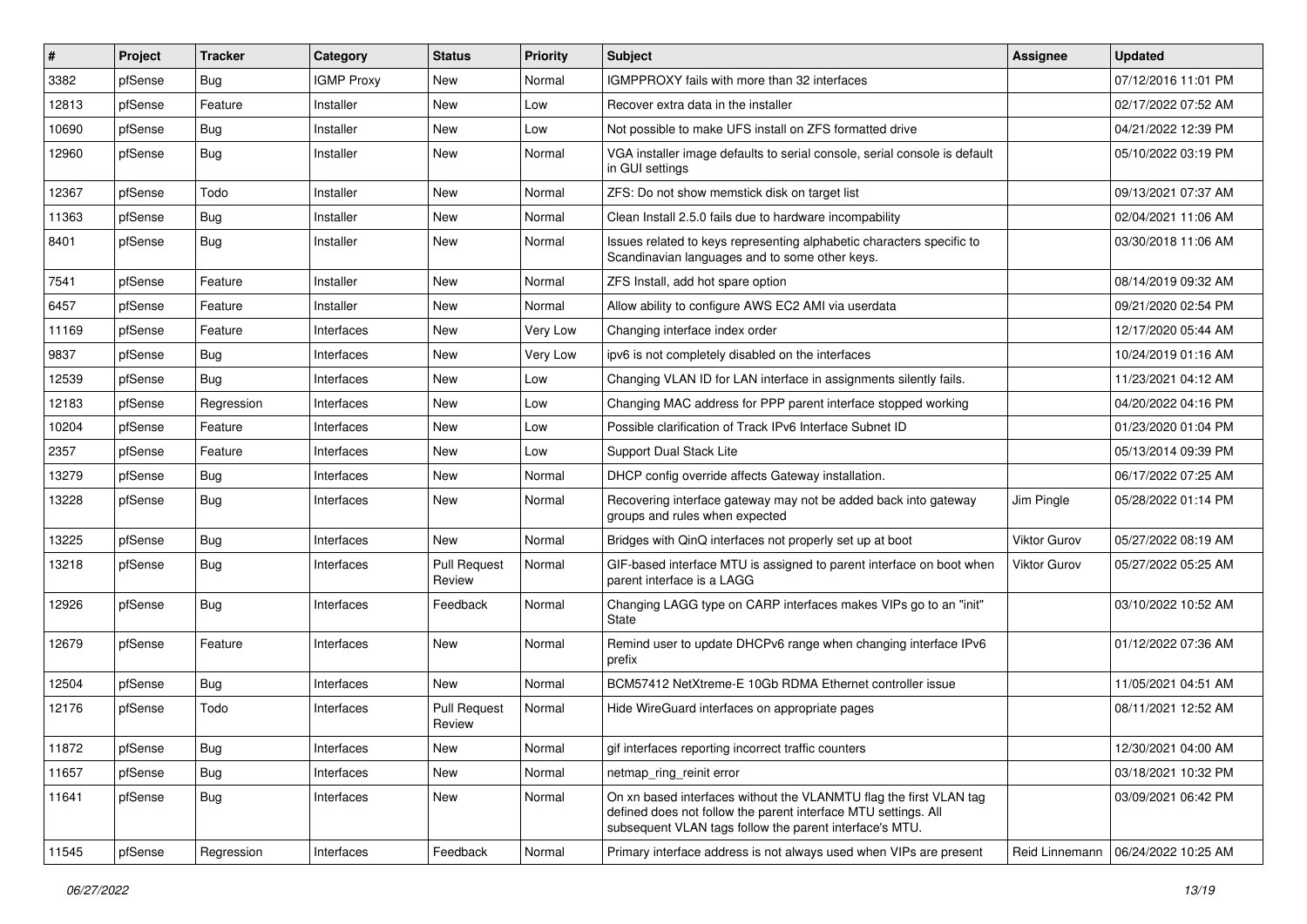| $\#$  | Project | <b>Tracker</b> | Category   | <b>Status</b> | <b>Priority</b> | <b>Subject</b>                                                                                                                   | <b>Assignee</b> | <b>Updated</b>      |
|-------|---------|----------------|------------|---------------|-----------------|----------------------------------------------------------------------------------------------------------------------------------|-----------------|---------------------|
| 11430 | pfSense | Bug            | Interfaces | New           | Normal          | PHP console spam after Assigning Interfaces                                                                                      |                 | 10/09/2021 10:37 AM |
| 11412 | pfSense | Bug            | Interfaces | <b>New</b>    | Normal          | LLDPD Package Doesn't Work with Switchports                                                                                      |                 | 02/12/2021 08:12 PM |
| 11335 | pfSense | Bug            | Interfaces | New           | Normal          | Spoofing the MAC on a LAGG interface does not work for some NIC<br>types.                                                        |                 | 01/29/2021 09:10 AM |
| 11243 | pfSense | Feature        | Interfaces | <b>New</b>    | Normal          | individual pfctl snort2c tables per interface only blocking IPs for specific<br>interface when a rule triggers in snort/suricata |                 | 01/14/2021 03:02 PM |
| 11139 | pfSense | Documentation  | Interfaces | <b>New</b>    | Normal          | <b>Bridges and VLANs</b>                                                                                                         |                 | 12/07/2020 12:32 PM |
| 11091 | pfSense | Bug            | Interfaces | <b>New</b>    | Normal          | Interfaces set as disabled in the configuration have an UP status in the<br>operating system at boot                             | Viktor Gurov    | 05/10/2022 03:12 PM |
| 11056 | pfSense | Feature        | Interfaces | <b>New</b>    | Normal          | Add option to disable flow-control on interfaces in GUI                                                                          |                 | 11/11/2020 04:41 PM |
| 10890 | pfSense | Feature        | Interfaces | New           | Normal          | Allow multiple assigned interfaces to track status of a single switch port                                                       |                 | 09/14/2020 07:20 AM |
| 10223 | pfSense | Feature        | Interfaces | New           | Normal          | Add the ability to create additional loopback interfaces                                                                         |                 | 12/15/2020 04:35 PM |
| 9690  | pfSense | Bug            | Interfaces | <b>New</b>    | Normal          | Ethernet flow control should be disabled by default                                                                              |                 | 08/19/2019 06:45 PM |
| 9585  | pfSense | Bug            | Interfaces | <b>New</b>    | Normal          | 6RD: Unable to reach hosts on within same 6rd-domain                                                                             |                 | 08/14/2019 02:39 PM |
| 9464  | pfSense | Feature        | Interfaces | New           | Normal          | Marvell 6000 -- netgate hardware (e.g.: XG-7100, XG-3100) internal<br>switch LACP support                                        |                 | 04/08/2019 07:58 AM |
| 9384  | pfSense | Bug            | Interfaces | Confirmed     | Normal          | devd putting "\$" before variable contents when using single quotes                                                              |                 | 04/21/2022 12:39 PM |
| 9241  | pfSense | Bug            | Interfaces | <b>New</b>    | Normal          | Ethernet link cycles up/down if "auto-negotiate" is explicitly selected in<br>interface configuration                            |                 | 12/31/2018 08:36 PM |
| 8882  | pfSense | Bug            | Interfaces | Incomplete    | Normal          | Interface assignments lost on reboot                                                                                             |                 | 02/17/2022 02:24 PM |
| 8815  | pfSense | Bug            | Interfaces | <b>New</b>    | Normal          | IP addresses are removed from interfaces when link is lost and either<br>IPv4 or IPv6 is dynamic                                 | Luiz Souza      | 07/21/2021 07:49 AM |
| 8770  | pfSense | Bug            | Interfaces | <b>New</b>    | Normal          | QinQ interfaces always show as active                                                                                            |                 | 02/01/2020 09:47 AM |
| 8611  | pfSense | Bug            | Interfaces | In Progress   | Normal          | unable to receive IPv6 RA's on SG-1000, default route lost                                                                       | Luiz Souza      | 02/01/2021 03:31 PM |
| 8526  | pfSense | Bug            | Interfaces | New           | Normal          | DHCP client ignores server replies when 802.1q tagging is used                                                                   |                 | 08/14/2019 10:52 AM |
| 8520  | pfSense | Feature        | Interfaces | <b>New</b>    | Normal          | Option to auto-renew DHCP on interface with an offline gateway or<br>marked as down                                              |                 | 07/20/2021 11:00 AM |
| 8435  | pfSense | Bug            | Interfaces | <b>New</b>    | Normal          | DHCPv6 unusable in certain circumstances (US AT&T Fiber, etc.)                                                                   |                 | 08/14/2019 10:52 AM |
| 8173  | pfSense | Feature        | Interfaces | <b>New</b>    | Normal          | dhcp6c - RAW Options                                                                                                             |                 | 05/29/2022 05:34 PM |
| 8113  | pfSense | Bug            | Interfaces | <b>New</b>    | Normal          | MTU setting on bridge, openypn clients ignored                                                                                   |                 | 12/31/2021 05:55 PM |
| 7626  | pfSense | Feature        | Interfaces | New           | Normal          | Add IPoE support for WAN                                                                                                         |                 | 01/01/2022 12:31 AM |
| 7430  | pfSense | Bug            | Interfaces | New           | Normal          | pfsense-utils.inc - where_is_ipaddr_configured() should account for<br>loopback interface                                        |                 | 08/13/2019 03:48 PM |
| 7040  | pfSense | Bug            | Interfaces | New           | Normal          | Issue when disabling an interface                                                                                                |                 | 12/26/2016 02:56 AM |
| 6977  | pfSense | <b>Bug</b>     | Interfaces | New           | Normal          | VLAN traffic is erroneously counted as underlying iface (untagged)<br>traffic                                                    |                 | 08/13/2019 02:56 PM |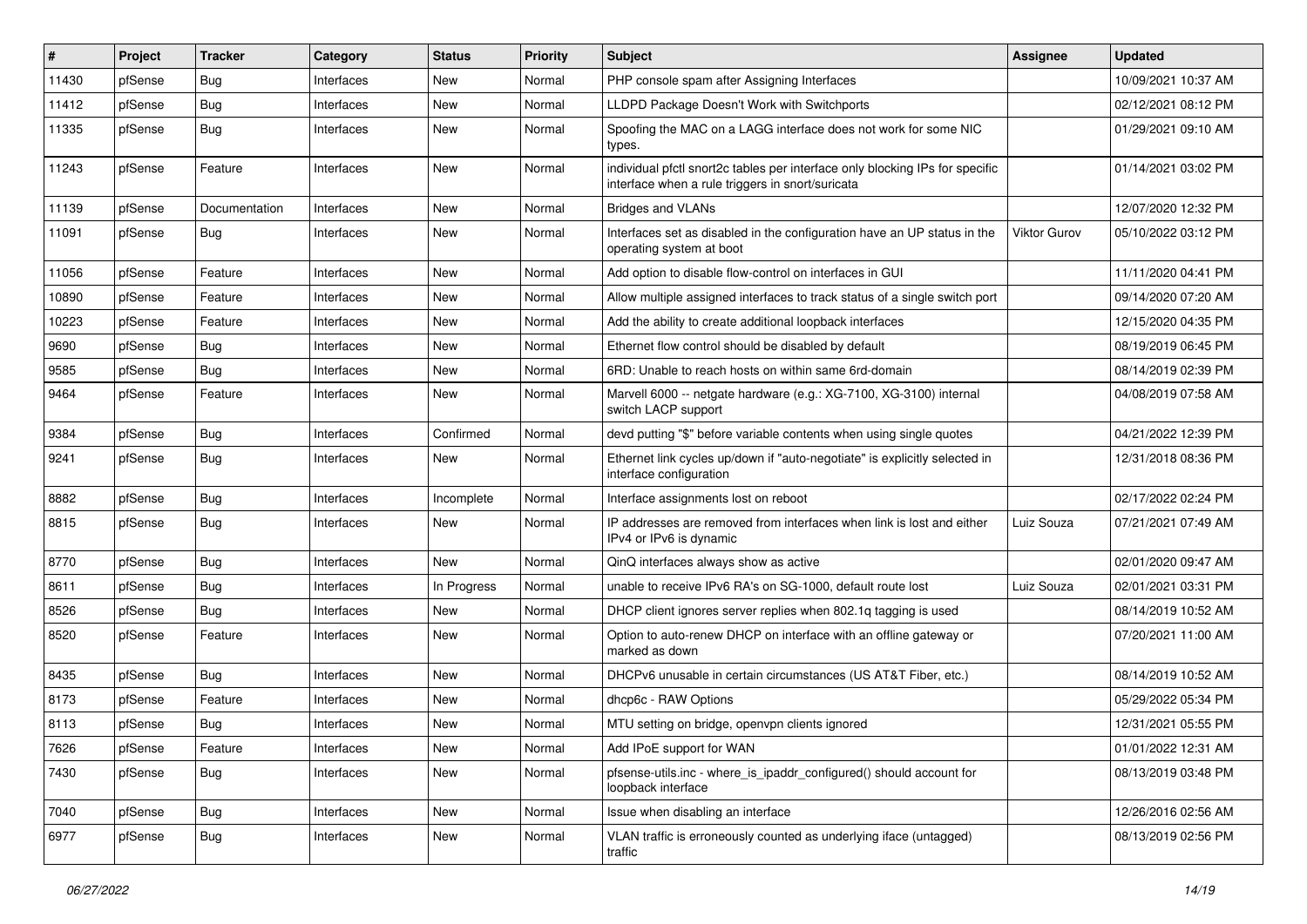| $\#$  | Project | <b>Tracker</b> | Category     | <b>Status</b>                 | <b>Priority</b> | Subject                                                                                                                                                                       | <b>Assignee</b> | <b>Updated</b>      |
|-------|---------|----------------|--------------|-------------------------------|-----------------|-------------------------------------------------------------------------------------------------------------------------------------------------------------------------------|-----------------|---------------------|
| 6845  | pfSense | Feature        | Interfaces   | New                           | Normal          | DHCP / DHCPv6 WAN client status page                                                                                                                                          |                 | 08/19/2019 12:37 PM |
| 6823  | pfSense | Bug            | Interfaces   | <b>New</b>                    | Normal          | No connectivity after changing link state to UP                                                                                                                               |                 | 04/21/2022 12:39 PM |
| 6796  | pfSense | Feature        | Interfaces   | New                           | Normal          | Allow hostnames as GRE and GIF endpoints                                                                                                                                      |                 | 08/13/2019 02:35 PM |
| 6605  | pfSense | Bug            | Interfaces   | Confirmed                     | Normal          | rc.linkup logic issues with actions taken                                                                                                                                     |                 | 07/12/2016 07:46 PM |
| 6289  | pfSense | <b>Bug</b>     | Interfaces   | <b>New</b>                    | Normal          | IPv6 address not given to track6 interfaces on create                                                                                                                         |                 | 12/30/2021 04:17 AM |
| 6038  | pfSense | Feature        | Interfaces   | New                           | Normal          | Add ability to configure which interface is chosen for defining hostname<br>IP in /etc/hosts                                                                                  |                 | 07/07/2017 09:56 AM |
| 5887  | pfSense | <b>Bug</b>     | Interfaces   | Confirmed                     | Normal          | hardware_offloading_applyflags sets/unsets most values when already<br>set correctly                                                                                          |                 | 07/06/2016 03:31 PM |
| 5474  | pfSense | Feature        | Interfaces   | New                           | Normal          | Add 802.1x configuration to wired interfaces.                                                                                                                                 |                 | 03/16/2016 04:32 PM |
| 4428  | pfSense | Bug            | Interfaces   | Confirmed                     | Normal          | Setting media option on em(4) leads to infinite link cycling                                                                                                                  |                 | 07/06/2016 12:45 AM |
| 2386  | pfSense | Feature        | Interfaces   | <b>Pull Request</b><br>Review | Normal          | Bridge member that is not an assigned interface                                                                                                                               | Viktor Gurov    | 12/02/2020 06:01 AM |
| 1337  | pfSense | Feature        | Interfaces   | Assigned                      | Normal          | VLANs with different MAC address than parent interface                                                                                                                        |                 | 04/21/2022 12:39 PM |
| 12746 | pfSense | Feature        | Interfaces   | New                           | High            | <b>IPoE</b> feature for WAN interface                                                                                                                                         |                 | 02/01/2022 01:42 AM |
| 8158  | pfSense | Bug            | Interfaces   | New                           | High            | IPv6 Track Interface issue with more than one WAN-Gateway and a<br>number of internal interfaces at least track interface from one interface<br>does not work on regular base |                 | 12/03/2017 09:00 AM |
| 8089  | pfSense | Bug            | Interfaces   | New                           | High            | VLAN page breaks after config restore to new hardware.                                                                                                                        |                 | 11/21/2017 01:38 PM |
| 8050  | pfSense | Bug            | Interfaces   | <b>New</b>                    | High            | Enabling bridge while interfaces have link freezes console                                                                                                                    |                 | 11/03/2017 04:38 PM |
| 7730  | pfSense | Bug            | Interfaces   | New                           | High            | 2.3.4_1 greX: loop detected when hit save on filter rules or interfaces                                                                                                       |                 | 07/27/2017 08:16 AM |
| 9123  | pfSense | Bug            | Interfaces   | Feedback                      | Very High       | Adding/configuring vlan on ixl-devices causes aq_add_macvlan err -53,<br>aq_error 14                                                                                          | Luiz Souza      | 05/16/2022 07:57 AM |
| 11418 | pfSense | <b>Bug</b>     | <b>IPsec</b> | <b>New</b>                    | Very Low        | 'NAT-T: Force' is broken for IPv6 IPsec                                                                                                                                       |                 | 02/16/2021 08:25 AM |
| 13000 | pfSense | Bug            | <b>IPsec</b> | New                           | Low             | IPsec AES-GCM encryption algorithm "Key Length" field should be<br>labeled "ICV Length"                                                                                       |                 | 03/30/2022 07:40 AM |
| 4234  | pfSense | Feature        | <b>IPsec</b> | Assigned                      | Low             | allow for strict user <> cn validation of mobile ipsec users when using<br>rsa+xauth                                                                                          |                 | 01/24/2017 06:11 AM |
| 13301 | pfSense | Bug            | <b>IPsec</b> | <b>Pull Request</b><br>Review | Normal          | Bug #13239 = $(?)$ = #12645 appease not fixed - ipv6 based ipsec vpn<br>tunnel bug found with fqdn remote host                                                                |                 | 06/25/2022 05:41 AM |
| 13264 | pfSense | Feature        | <b>IPsec</b> | <b>New</b>                    | Normal          | IPSec Phase2 select multiple PFS key groups                                                                                                                                   |                 | 06/10/2022 04:29 PM |
| 13102 | pfSense | <b>Bug</b>     | <b>IPsec</b> | New                           | Normal          | Deleting an IPSec tunnel doesn't destroy the SA (SADs/SPDs), causes<br>crash in status_ipsec.php                                                                              | Viktor Gurov    | 05/20/2022 01:07 PM |
| 13014 | pfSense | <b>Bug</b>     | <b>IPsec</b> | New                           | Normal          | Charon.vici can get in a bad state                                                                                                                                            | Mateusz Guzik   | 05/24/2022 05:05 PM |
| 12762 | pfSense | <b>Bug</b>     | <b>IPsec</b> | New                           | Normal          | IPsec keep alive check ignores Child SA Start Action                                                                                                                          | Viktor Gurov    | 02/07/2022 11:21 AM |
| 12705 | pfSense | <b>Bug</b>     | <b>IPsec</b> | Incomplete                    | Normal          | ECDSA certificate does not work for IPSec VPN phase 1                                                                                                                         |                 | 01/24/2022 03:22 PM |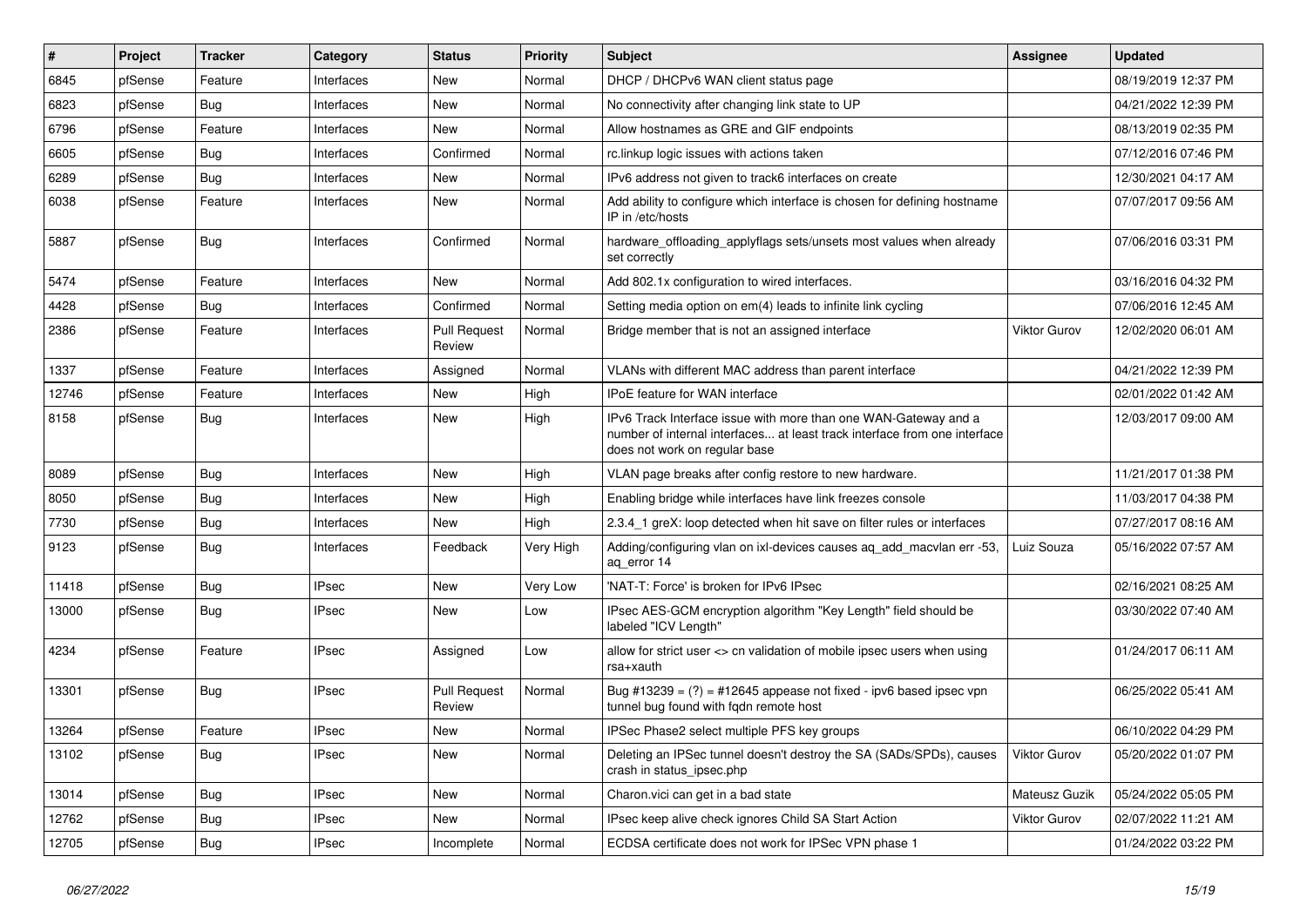| #     | Project | <b>Tracker</b> | Category     | <b>Status</b> | <b>Priority</b> | Subject                                                                                               | Assignee               | <b>Updated</b>      |
|-------|---------|----------------|--------------|---------------|-----------------|-------------------------------------------------------------------------------------------------------|------------------------|---------------------|
| 12549 | pfSense | Regression     | <b>IPsec</b> | New           | Normal          | Per-user Mobile IPsec settings are not applied to connecting mobile<br>clients                        | Jim Pingle             | 04/26/2022 07:50 AM |
| 12473 | pfSense | Feature        | <b>IPsec</b> | New           | Normal          | Allow user adjustment of IPsec Keep Alive periodic checks                                             |                        | 12/22/2021 05:59 AM |
| 12335 | pfSense | <b>Bug</b>     | <b>IPsec</b> | New           | Normal          | <b>IPsec DNS inefficiency</b>                                                                         | Jim Pingle             | 04/26/2022 07:50 AM |
| 11539 | pfSense | <b>Bug</b>     | <b>IPsec</b> | Feedback      | Normal          | Mobile IPsec "split_include" value of 0.0.0.0/0 causes some clients to<br>fail                        | Jim Pingle             | 05/23/2022 12:33 AM |
| 10493 | pfSense | <b>Bug</b>     | <b>IPsec</b> | New           | Normal          | filter get vpns list() issues                                                                         |                        | 05/06/2020 01:07 AM |
| 9857  | pfSense | Feature        | <b>IPsec</b> | New           | Normal          | IPsec Down/Up SMTP Notifications                                                                      |                        | 08/31/2021 08:07 AM |
| 9349  | pfSense | Bug            | <b>IPsec</b> | Confirmed     | Normal          | IPSec service start/stop/restart fails after settings change                                          | Markus<br>Stockhausen  | 10/30/2020 01:33 PM |
| 8686  | pfSense | Bug            | <b>IPsec</b> | New           | Normal          | IPsec VTI: Assigned interface firewall rules are never parsed                                         |                        | 02/10/2021 12:15 PM |
| 8346  | pfSense | Feature        | <b>IPsec</b> | New           | Normal          | Let pFSense act as an IPSec XAuth VPN Client                                                          |                        | 02/23/2018 07:39 AM |
| 8168  | pfSense | Feature        | <b>IPsec</b> | New           | Normal          | strongswan dhcp option                                                                                |                        | 12/19/2017 04:14 AM |
| 8073  | pfSense | Bug            | <b>IPsec</b> | New           | Normal          | Traffic inexplicably not going through IPSEC despite (in theory)<br>matching SPs                      |                        | 11/09/2017 02:51 AM |
| 8036  | pfSense | Feature        | <b>IPsec</b> | New           | Normal          | Want to run multiple Mobile Client IKEv2 server instances                                             |                        | 08/14/2019 09:31 AM |
| 8013  | pfSense | Bug            | <b>IPsec</b> | New           | Normal          | IPsec MSS clamping value shared for IPv4 and IPv6                                                     | Luiz Souza             | 10/28/2021 01:37 PM |
| 7773  | pfSense | Feature        | <b>IPsec</b> | New           | Normal          | IPSec using IKEv2 with split DNS not using provided domain names                                      |                        | 08/15/2017 05:25 PM |
| 7738  | pfSense | Feature        | <b>IPsec</b> | New           | Normal          | Highlight which IPSec (or other VPN) crypto modes are<br>hardware-accelerated in the UI               |                        | 08/13/2019 03:46 PM |
| 7420  | pfSense | Bug            | <b>IPsec</b> | <b>New</b>    | Normal          | ipsec status freezing                                                                                 |                        | 02/13/2020 09:09 AM |
| 7248  | pfSense | Feature        | <b>IPsec</b> | New           | Normal          | Web UI for IPSec settings should warn about poor security choices                                     | Jim Pingle             | 10/31/2019 12:15 PM |
| 7235  | pfSense | Bug            | <b>IPsec</b> | New           | Normal          | 4860 has not got significant IPsec performance rising with enabled HW<br>acceleration                 | Luiz Souza             | 12/18/2021 04:32 PM |
| 6668  | pfSense | <b>Bug</b>     | <b>IPsec</b> | Feedback      | Normal          | IPSec tunnel + L2TP/IPSec VPN - wrong PSK chosen by pfSense                                           |                        | 09/21/2019 02:07 AM |
| 6624  | pfSense | Bug            | <b>IPsec</b> | Confirmed     | Normal          | changes in IPsec config should down the connection                                                    | Jim Pingle             | 08/02/2021 12:08 PM |
| 6517  | pfSense | Bug            | <b>IPsec</b> | Confirmed     | Normal          | Adding mobile IPsec phase 2 entries requires restart of strongswan                                    |                        | 06/21/2016 11:04 PM |
| 6481  | pfSense | Bug            | <b>IPsec</b> | New           | Normal          | loading EAP RADIUS method failed                                                                      |                        | 03/24/2020 04:25 PM |
| 6370  | pfSense | Bug            | <b>IPsec</b> | Confirmed     | Normal          | IPSEC bound to WAN gateway group and Dynamic DNS doesn't to fail<br>back tunnel to WAN on DDNS update |                        | 08/31/2021 07:38 AM |
| 6213  | pfSense | Feature        | <b>IPsec</b> | New           | Normal          | IPSEC: IPV4/IPV6 dual-interface-stack support for Mobile IKE                                          |                        | 04/20/2016 07:48 AM |
| 6167  | pfSense | <b>Bug</b>     | <b>IPsec</b> | Confirmed     | Normal          | IPsec IPComp not working                                                                              | George<br>Neville-Neil | 09/22/2020 06:07 PM |
| 5629  | pfSense | Bug            | <b>IPsec</b> | New           | Normal          | Allow for IPsec configuration using certs without a CA                                                |                        | 12/31/2021 05:21 PM |
| 5331  | pfSense | Feature        | <b>IPsec</b> | New           | Normal          | IPSec table for tuning strongswan.conf                                                                |                        | 05/05/2021 12:10 AM |
| 4989  | pfSense | Feature        | <b>IPsec</b> | New           | Normal          | Allow all valid strongswan remote gateway options in gui                                              |                        | 08/20/2015 02:57 PM |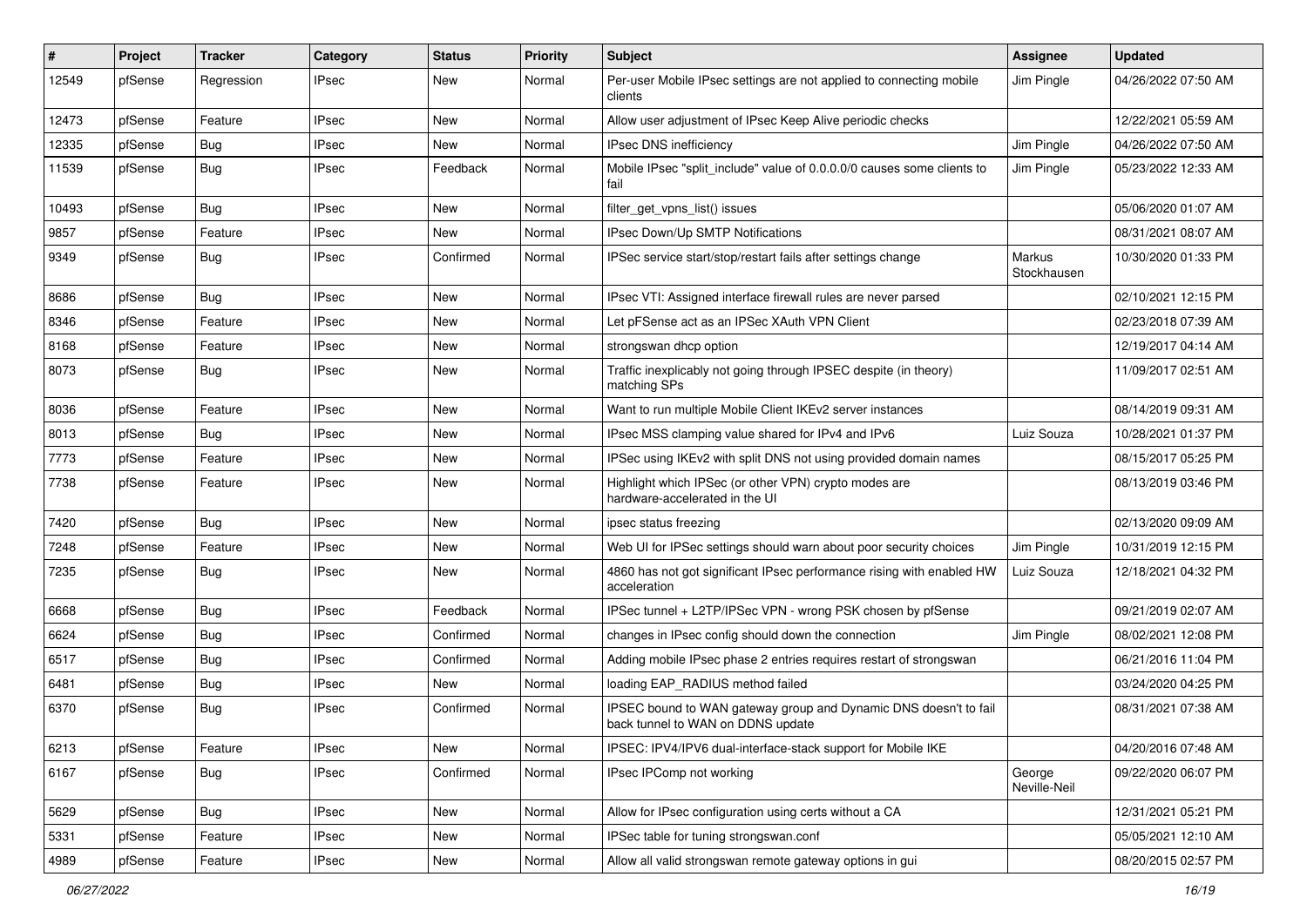| $\vert$ # | Project | <b>Tracker</b> | Category                                        | <b>Status</b> | <b>Priority</b> | <b>Subject</b>                                                                                 | Assignee   | <b>Updated</b>      |
|-----------|---------|----------------|-------------------------------------------------|---------------|-----------------|------------------------------------------------------------------------------------------------|------------|---------------------|
| 4688      | pfSense | Feature        | <b>IPsec</b>                                    | <b>New</b>    | Normal          | Missing TFC Traffic Flow Confidentiality support                                               |            | 11/15/2021 12:27 PM |
| 4591      | pfSense | Feature        | <b>IPsec</b>                                    | <b>New</b>    | Normal          | IPSec Failover Support for IP Addresses instead of Dynamic DNS /<br>Failover Group             |            | 09/04/2020 12:17 AM |
| 3312      | pfSense | Bug            | <b>IPsec</b>                                    | New           | Normal          | Gateway on IPsec rules is not functional in pf                                                 |            | 01/28/2020 10:09 PM |
| 946       | pfSense | Feature        | <b>IPsec</b>                                    | <b>New</b>    | Normal          | Allow aliases to be used to define IPsec phase 2 networks                                      |            | 04/21/2022 12:39 PM |
| 13227     | pfSense | Feature        | <b>IPsec</b>                                    | <b>New</b>    | High            | Enable IPSec Virtual IP Pool assignment by Radius for Mobile Users -<br>SIMPLE FIX             |            | 05/27/2022 10:15 AM |
| 8964      | pfSense | <b>Bug</b>     | <b>IPsec</b>                                    | <b>New</b>    | High            | IPsec async cryptography advanced setting - TCP traffic not passing<br>through                 | Luiz Souza | 12/08/2020 12:09 PM |
| 5355      | pfSense | <b>Bug</b>     | <b>IPsec</b>                                    | New           | High            | on Dynamic WAN IP (DHCP Client) it takes 10 minutes before Phase1<br>reconnects                |            | 07/08/2016 10:29 PM |
| 6386      | pfSense | Bug            | IPv6 Router<br>Advertisements<br>(RADVD)        | <b>New</b>    | Low             | Switching Router Advertisements to disabled should broadcast IP<br>Removal messages            |            | 05/22/2016 10:44 PM |
| 12938     | pfSense | Bug            | IPv6 Router<br>Advertisements<br>(RADVD)        | <b>New</b>    | Normal          | MaxRtrAdvInterval would allow stale DNS servers to be deleted faster                           |            | 03/12/2022 09:37 AM |
| 8262      | pfSense | Feature        | <b>IPv6 Router</b><br>Advertisements<br>(RADVD) | <b>New</b>    | Normal          | Make each prefix flags configurable separately.                                                |            | 01/16/2018 12:35 PM |
| 7737      | pfSense | Bug            | IPv6 Router<br>Advertisements<br>(RADVD)        | New           | Normal          | radvd error message                                                                            |            | 08/13/2019 09:41 AM |
| 7303      | pfSense | <b>Bug</b>     | <b>IPv6 Router</b><br>Advertisements<br>(RADVD) | <b>New</b>    | Normal          | ipv6 connectivity lost on pfSense reboot                                                       |            | 08/20/2019 12:23 PM |
| 6816      | pfSense | Feature        | IPv6 Router<br>Advertisements<br>(RADVD)        | New           | Normal          | Status and/or Diagnostics page for radvd                                                       |            | 08/13/2019 02:35 PM |
| 6541      | pfSense | Bug            | <b>IPv6 Router</b><br>Advertisements<br>(RADVD) | <b>New</b>    | Normal          | IPv6 RAs always include on-link prefix; clients may not use DHCPv6<br>managed addresses        |            | 08/13/2019 03:23 PM |
| 4470      | pfSense | Feature        | <b>IPv6 Router</b><br>Advertisements<br>(RADVD) | <b>New</b>    | Normal          | RA page in GUI                                                                                 |            | 08/20/2019 12:20 PM |
| 3718      | pfSense | Feature        | <b>IPv6 Router</b><br>Advertisements<br>(RADVD) | <b>New</b>    | Normal          | radvd - enhancement proposal: ability to advertise routes and some<br>fixes - patches attached |            | 03/22/2020 02:59 PM |
| 8831      | pfSense | Bug            | <b>IPv6 Router</b><br>Advertisements<br>(RADVD) | <b>New</b>    | Very High       | Radvd causes latency spikes                                                                    |            | 04/19/2021 04:51 AM |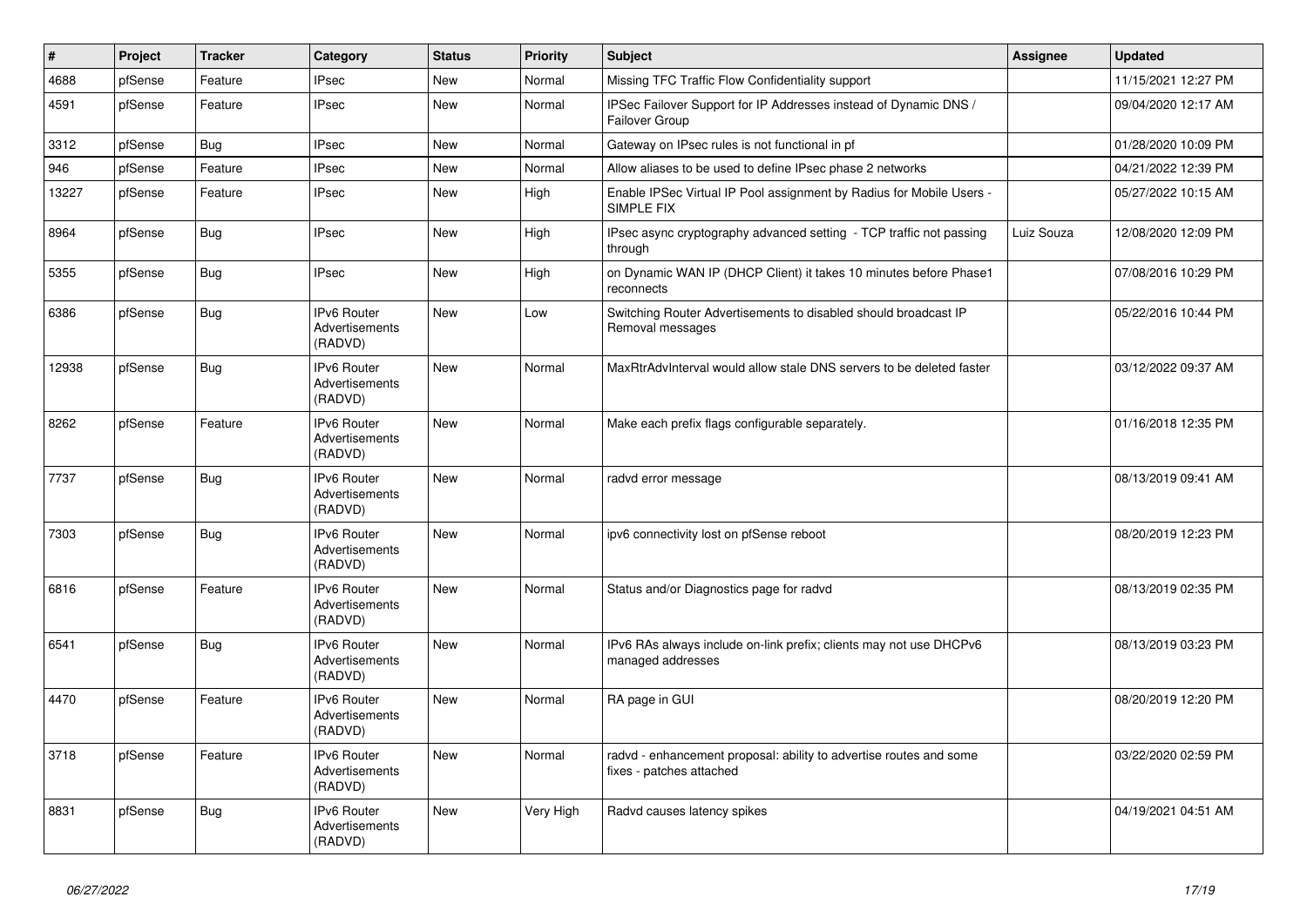| #     | Project | <b>Tracker</b> | Category               | <b>Status</b>                 | <b>Priority</b> | Subject                                                                                           | Assignee | <b>Updated</b>      |
|-------|---------|----------------|------------------------|-------------------------------|-----------------|---------------------------------------------------------------------------------------------------|----------|---------------------|
| 11761 | pfSense | Bug            | L <sub>2</sub> TP      | New                           | Normal          | L2TP/IPsec VPN : PPP LCP negotiation occurs before user<br>authentication                         |          | 03/31/2021 04:52 AM |
| 7563  | pfSense | Feature        | L <sub>2</sub> TP      | New                           | Normal          | I2tp Suggestion: consider allowing IP/Subnet for the user.                                        |          | 08/21/2019 10:52 AM |
| 6321  | pfSense | Bug            | L2TP                   | New                           | Normal          | Problem with connecting I2tp over ipsec from android and windows                                  |          | 11/13/2020 11:01 AM |
| 1667  | pfSense | Bug            | L <sub>2</sub> TP      | New                           | Normal          | L2TP server does not respond properly from a CARP VIP                                             |          | 12/11/2021 07:43 PM |
| 9183  | pfSense | Bug            | <b>LAGG Interfaces</b> | New                           | Very Low        | OpenVPN Lagg Interface not working after restart or new start                                     |          | 08/21/2019 11:17 AM |
| 9453  | pfSense | <b>Bug</b>     | <b>LAGG Interfaces</b> | New                           | Normal          | VLAN Interfaces on LAGG get orphaned at boot                                                      |          | 08/21/2019 11:16 AM |
| 8335  | pfSense | Bug            | <b>LAGG Interfaces</b> | New                           | Normal          | System hang with LACP downlink to UniFi switch                                                    |          | 08/21/2019 11:18 AM |
| 4499  | pfSense | Feature        | LAGG Interfaces        | New                           | Normal          | pfSense LAGG interfaces; unable to set speed and duplex for member<br>interfaces.                 |          | 08/21/2019 11:16 AM |
| 2504  | pfSense | Feature        | <b>LAGG Interfaces</b> | New                           | Normal          | lagg enhancements                                                                                 |          | 01/08/2021 12:17 PM |
| 336   | pfSense | Feature        | <b>LAGG Interfaces</b> | New                           | Normal          | Option to create lagg under assign interfaces                                                     |          | 08/21/2019 11:16 AM |
| 9140  | pfSense | Bug            | Logging                | New                           | Very Low        | Unexpected rule can be displayed when looking up filter log entry with<br>multiple matching rules |          | 08/19/2019 02:56 PM |
| 12013 | pfSense | Bug            | Logging                | New                           | Low             | Reading log data is inefficient in certain cases                                                  |          | 06/08/2021 07:35 AM |
| 7365  | pfSense | Feature        | Logging                | New                           | Low             | Pass firewall/filter rule set through logging for centralized loggers to key<br>on                |          | 03/07/2017 10:44 AM |
| 12747 | pfSense | Bug            | Logging                | New                           | Normal          | System log is filled by sshguard                                                                  |          | 05/03/2022 03:08 AM |
| 12625 | pfSense | Feature        | Logging                | New                           | Normal          | Granular logging options for default firewall rules.                                              |          | 12/21/2021 06:39 PM |
| 12464 | pfSense | Bug            | Logging                | <b>Pull Request</b><br>Review | Normal          | Syslog Auth messages are sent as Emergency Level                                                  |          | 05/17/2022 02:20 PM |
| 12056 | pfSense | Bug            | Logging                | New                           | Normal          | Filterlog says "Unknown Option %u"                                                                |          | 06/18/2021 05:51 AM |
| 11666 | pfSense | <b>Bug</b>     | Logging                | New                           | Normal          | GUI Firewall log search not parsing filter.log beyond hard coded limit                            |          | 03/12/2021 11:38 AM |
| 11324 | pfSense | Feature        | Logging                | New                           | Normal          | Separate syslog "Remote log servers" Parameters                                                   |          | 01/27/2021 10:47 AM |
| 10581 | pfSense | Feature        | Logging                | New                           | Normal          | Provide ability to disable nginx access logging to remote syslog server                           |          | 05/21/2020 08:36 PM |
| 9060  | pfSense | Feature        | Logging                | New                           | Normal          | add rule name filtering field for firewall log viewer                                             |          | 08/14/2019 12:38 PM |
| 9038  | pfSense | Feature        | Logging                | New                           | Normal          | Live view of any log file                                                                         |          | 08/19/2019 02:55 PM |
| 8372  | pfSense | Feature        | Logging                | New                           | Normal          | add gui setting to adjust refresh rate for dynamic firewall logs                                  |          | 08/14/2019 10:31 AM |
| 7800  | pfSense | Feature        | Logging                | New                           | Normal          | Add option for state logging                                                                      |          | 08/13/2019 03:51 PM |
| 7476  | ptSense | Bug            | Logging                | New                           | Normal          | Dirty buffer used to build log messages?                                                          |          | 04/17/2017 09:51 PM |
| 1940  | pfSense | Todo           | Logging                | New                           | Normal          | Integrate rSyslogd                                                                                |          | 07/06/2018 02:11 PM |
| 7030  | pfSense | Feature        | Multi-WAN              | New                           | Very Low        | New Feature Load Balance Per Amount Of GB                                                         |          | 08/13/2019 02:56 PM |
| 290   | pfSense | Feature        | Multi-WAN              | New                           | Low             | Add Multi-WAN awareness to UPnP                                                                   |          | 01/06/2016 05:24 PM |
| 7964  | pfSense | <b>Bug</b>     | Multi-WAN              | New                           | Normal          | Restart openvpn on gateway switching                                                              |          | 08/19/2019 12:35 PM |
| 3115  | pfSense | Feature        | Multi-WAN              | New                           | Normal          | Traffic shaping for multi WAN                                                                     |          | 12/07/2015 02:20 PM |